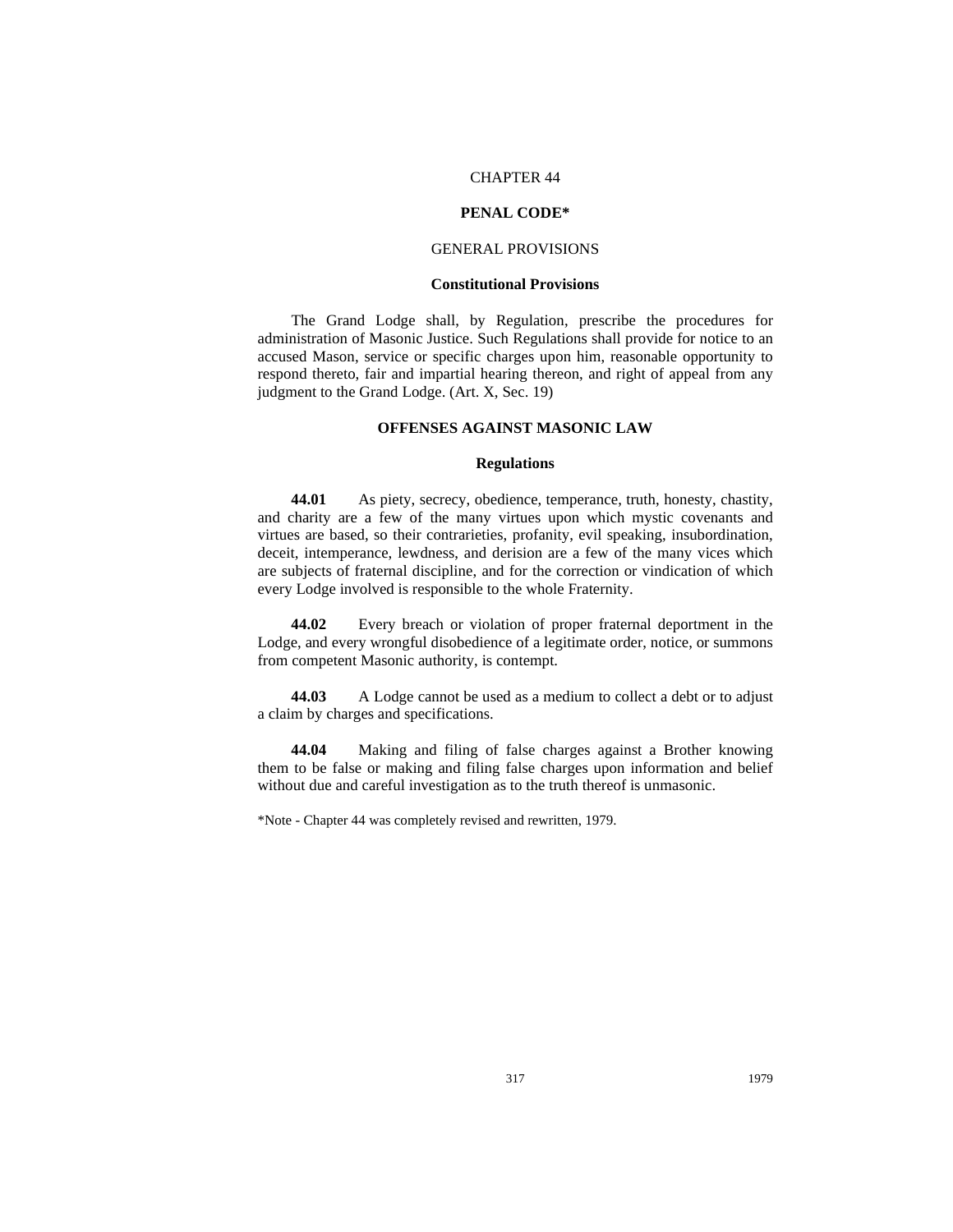### **44.05 Digest of Masonic Law Chap. 44**

**44.05** The sale or serving of beer, wine, liquor, or any other alcoholic or intoxicating beverage on any property owned or leased by Grand Lodge or on any property owned or leased by Particular Lodges, including, but not limited to, any Lodge Room, "Banquet Hall," recreation room, dining room, or other structure used for Masonic purposes and located on said property is strictly prohibited, except as provided for in Regulation 28.06.1. These prohibitions shall apply to all Table Lodges, but the use of wine for Ceremonial purposes by Allied and Appendant Bodies shall not be prohibited. (2018)

These prohibitions shall not apply to any commercial property owned by the Grand Lodge or a Particular Lodge which is leased to non-Masonic third parties for lawful commercial purposes; to any premises or properties used by the Grand Lodge for its Annual Sessions; to hospitality rooms used by the Grand Lodge, a Masonic District, or a Particular Lodge at a hotel or private residence; nor to picnics or other gatherings held at properties not owned or operated under Masonic authority. (2013)

#### **References**

As to alcoholic or intoxicating beverages being prohibited on Lodge or Grand Lodge owned or leased properties see also Regulation 28.06; or permitted under some circumstances see also Regulation 28.06.1.  $(2013)$ 

### **Rulings and Decisions**

The serving of any intoxicating beverage in Masonic Temples or Lodge Rooms or at Masonic Banquets is forbidden by Masonic Law. (1969 Proc. 58, 212) (Partially Repealed 2013 Proc. 358-360 and 2018 Proc. 328)

The use of wine by churches or religious organizations in the sacraments while using Lodge property shall not be prohibited. (2000 Proc. 97-98)

As to Regulations 44.05, 28.06, and 28.06.1:

- I. In the event a Particular Lodge leases all or any portion of any of its properties outside the Lodge proper (such term shall include but not be limited to the Lodge Room, Banquet Hall, Collation Room, Teaching Room, or any other room or area utilized for Masonic purposes) to a non-masonic commercial enterprise or business **engaged** in the sale or serving of alcoholic beverages, the following shall be obtained by the Particular Lodge prior to entering into such leases:
	- a. A written lease agreement with appropriate hold harmless and indemnity language in favor of the Particular Lodge and Grand Lodge. The lease agreement shall further provide that in the event of any loss relating to the sale or serving of alcohol, the lessee shall give immediate notice to the Particular Lodge (which in turn shall provide such notice to the Grand Secretary), and further giving the Particular Lodge the right to make proof of such loss if not made promptly by the lessee to the lessee's insurance carrier;
	- b. All city, county, state and if applicable, federal licenses;
	- c. Proof of the lessee's insurance coverage (binder, certificate of insurance or policy) which shall insure the property against all perils including fire, windstorm, flood, and general liability coverage, to include liquor legal liability, in the amount of at least One Million Dollars (\$1,000,000.00) per occurrence/One Million Dollars (\$1,000,000.00) aggregate. The policy must be issued by a company licensed to do business in the State of Florida and possess a financial rating of "A" - Excellent, Class XI, or better according to the A.M. Best & Company rating guide. All Policies shall be maintained in full force and effect during the entire term of the lease and will be endorsed with a clause in favor of the Particular Lodge and The Most Worshipful Grand Lodge of Free and Accepted Masons of Florida, its successors, and/or assigns, P.O. Box 1020, Jacksonville, FL 32201-1020, not to be subject to contribution and provide at least ten (10) days prior notice of cancellation to both the Particular Lodge and the Grand Lodge. Proof of coverage (binder, policy, or certificate of insurance) shall thereafter be delivered to the Grand Secretary on any change or renewal/expiration of such policies.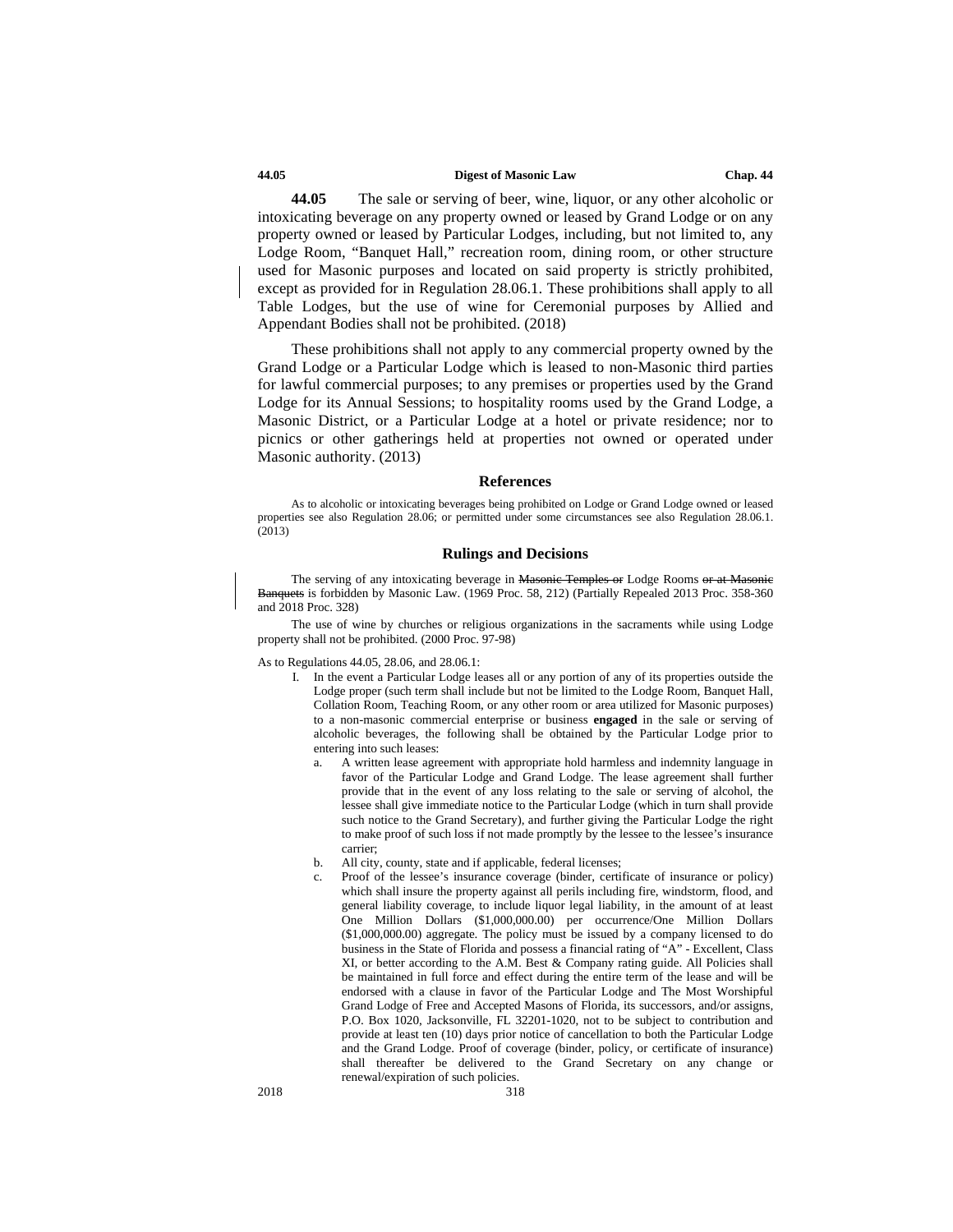- II. In the event a Particular Lodge leases all or any portion of any of its properties outside the Lodge proper (such term shall include but not be limited to the Lodge Room, Banquet Hall, Collation Room, Teaching Room or any other room or area utilized for Masonic purposes) to a non-masonic commercial enterprise or business **not engaged** in the sale or serving of alcoholic beverages, the following must be obtained by the Particular Lodge prior to permitting the serving of alcoholic beverages to invitees of the lessee for any function or event (e.g., an infrequent exhibition; a business open house where alcohol is served to guests at no charge; an office Christmas party that includes serving alcohol or BYOB):
	- a. A written lease agreement with appropriate hold harmless and indemnity language in favor of the Particular Lodge and Grand Lodge. The lease agreement shall further provide that in the event of any loss relating to the sale or serving of alcohol, the lessee will give immediate notice to the Particular Lodge (which in turn shall provide such notice to the Grand Secretary) and further giving the Particular Lodge the right to make proof of such loss if not made promptly by the lessee to the lessee's insurance carrier;
	- b. Host liquor liability endorsement to the lessee's general liability policy (which meets the criteria set forth in  $1$  (c) above without the liquor liability):
	- c. A detailed explanation of the function or event, e.g., an infrequent exhibition; a business open house where alcohol is served to guests at no charge; an office Christmas party that includes serving alcohol or BYOB.
	- d. Copies of all the above required documents shall be sent to the Grand Secretary.
- III. In the event that a Particular Lodge or Club intends to engage in the serving or sale of beer, wine, liquor, or any other alcoholic or intoxicating beverage at any function or event the location of which is not on Lodge property, the Particular Lodge or Club must:
	- a. Possess general liability insurance which must be endorsed with a clause in favor of The Most Worshipful Grand Lodge of Free and Accepted Masons of Florida, its successors and/or assigns, P.O. Box 1020, Jacksonville, FL 32201-1020.
- And
	- b. Obtain a liquor legal liability or host liquor liability endorsement to the foregoing policy with a minimum policy limit of One Million Dollars (\$1,000,000.00) aggregate.
- Or
- a. Obtain a Special Event Policy with the foregoing endorsement and policy limits.
- b. Obtain the proper license(s) from the city, town, county, or state, as applicable.
- c. Comply with procedures and guidelines relating to the registration of the Lodge or Club with the State of Florida. (Ref. GL-220)
- d. Copies of all the above required documents shall be sent to the Grand Secretary. (2014 Proc. 120-122)

**44.06** Inasmuch as this Grand Lodge is not a profit-making business nor organization and does not engage in profit-making activities for itself, nor for its members, an individual member of the Craft should neither use nor employ his connection with Freemasonry toward the realization of commercial or political gain or advantage. Consistent with the foregoing, the use of Masonic membership or affiliation for political or commercial purpose, including but not limited to advertising or publicizing such membership by signs, letterheads, cards, or otherwise in connection with any political or commercial activity, or solicitation of political support or commercial advantage at any Masonic meeting, is unmasonic; *provided*, however, that nothing herein shall prevent the use and publicizing of Masonic membership consistent with:

(a) Activities and programs specifically provided for elsewhere in this Digest, such as Public Education and Citizenship, Charity, or pursuant to Regulations 4.13 and 26.20.

318a 2014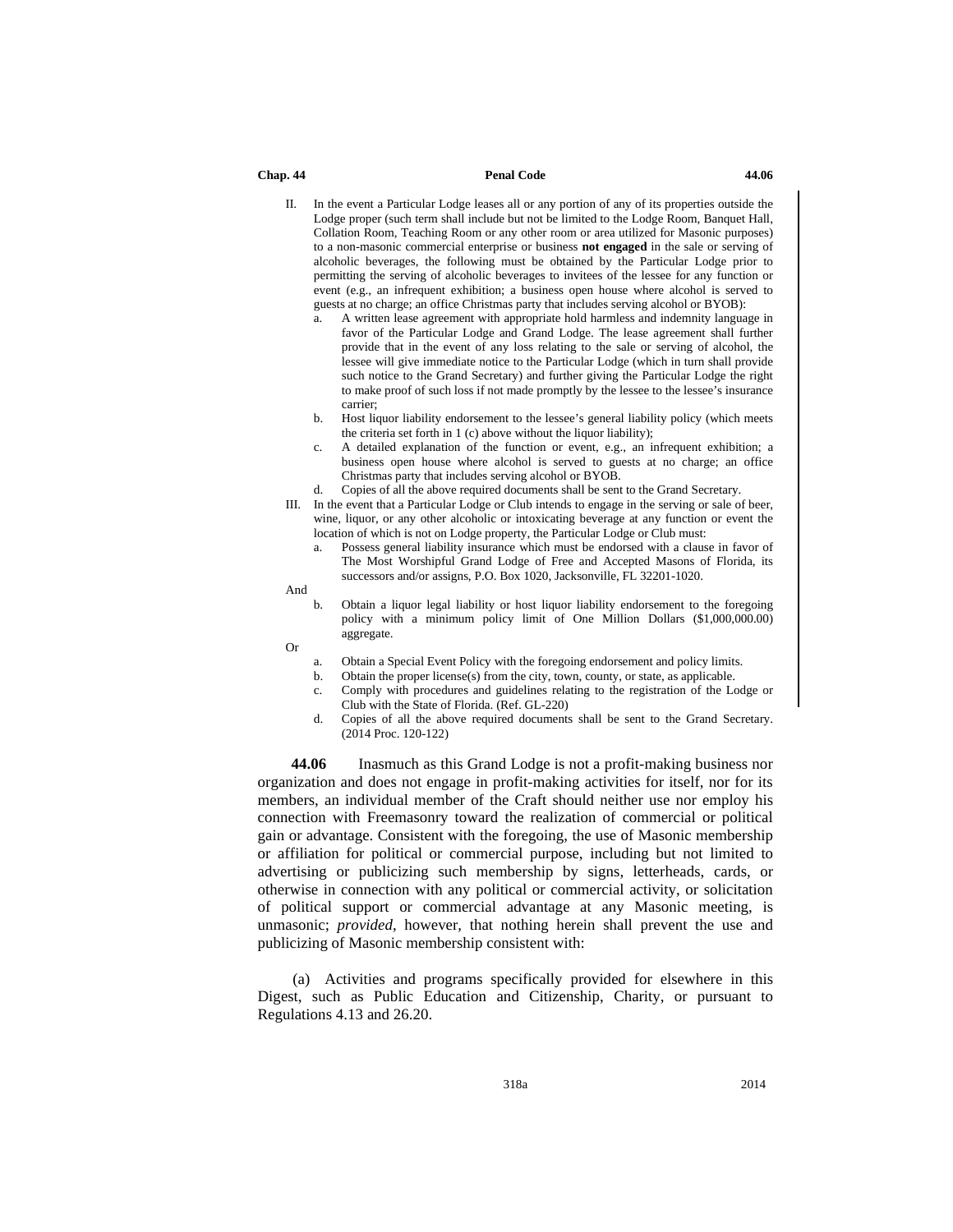# **44.06 Digest of Masonic Law Chap. 44**

(b) Display of Masonic emblems, symbols, patents, certificates, or the like in the interior offices of a Member's place of business or profession, consistent with pride of membership in the Fraternity and good taste; and

(c) Display of Masonic emblems and symbols on vehicles that do not display signs nor advertisements promoting or advertising a commercial or political enterprise.

(d) Displays by organizations engaged in the manufacture or sale of Masonic jewelry, emblems, or regalia. (1989)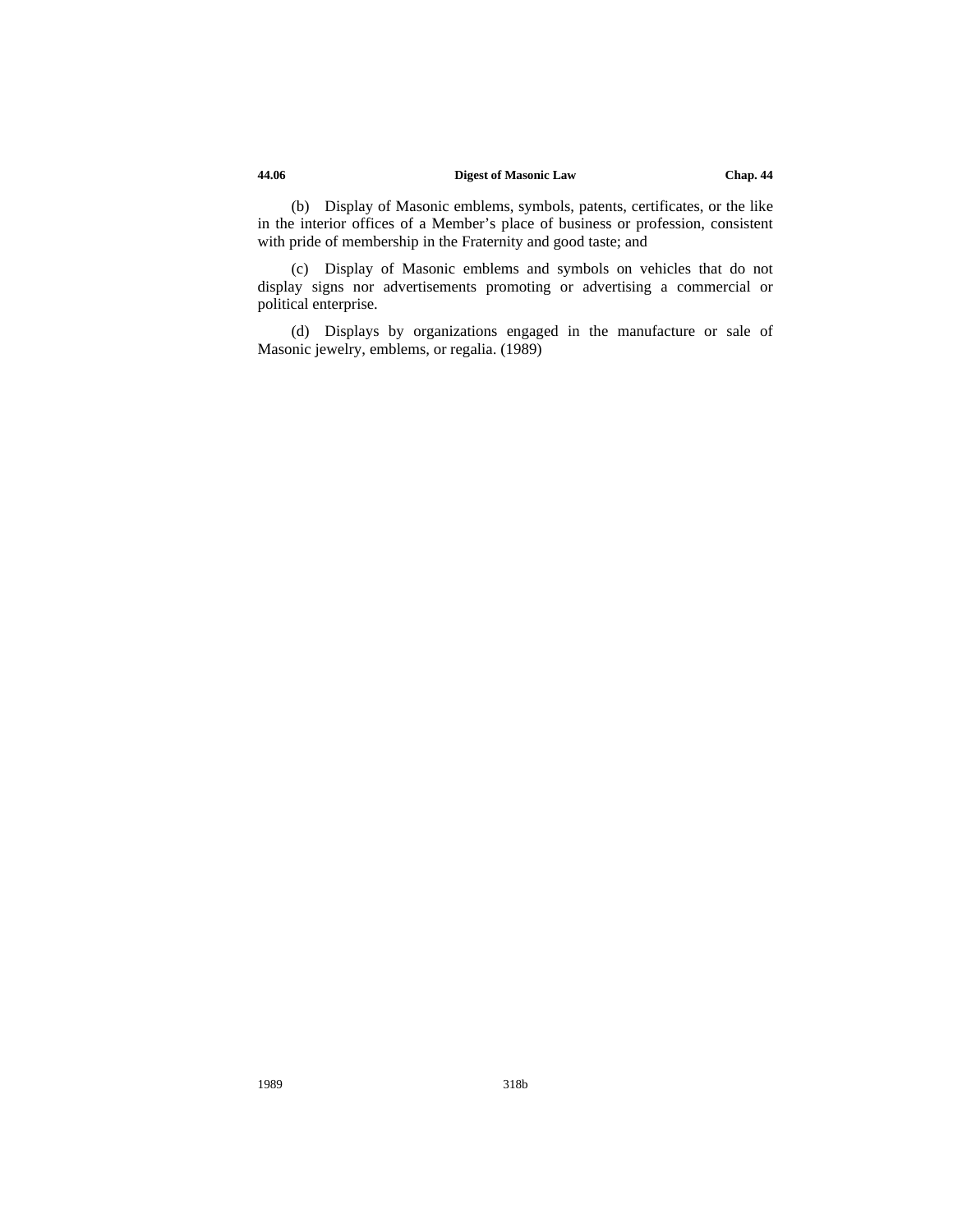**44.07** Obtaining a Degree or Degrees of Freemasonry by fraud, untrue statements or representations, or by knowingly concealing and withholding information relevant and material to eligibility for such Degrees is a proper subject for Masonic discipline.

**44.08** Every violation of the moral law, written or unwritten, whether emanating from the Particular or Grand Lodges, is an offense against the established Laws, usages and customs of Masonry; and any Lodge, Grand or Particular, of competent jurisdiction, may take cognizance.

**44.09** No Free and Accepted Mason is at liberty to relate, out of the Lodge, what is said or done within, for a mischievous, wrongful, or vicious purpose. Such conduct would be extremely reprehensible and be punishable accordingly as the circumstances are aggravated or mitigated. (1979)

**44.10** It is not unlawful for a Mason to ask a non-Mason if he would like to apply to become a Mason and offer to furnish a non-Mason information about Freemasonry including the procedures to be followed to become a Mason and offer assistance in the event the non-Mason should desire to become a member of the fraternity nor will it be unlawful for the Mason to remind the non-Mason of the offer but if no favorable response is made to the offer and reminder no further offer shall be made to the non-Mason. (1996)

Any such inquiry or offer shall be limited to a non-Mason who is believed to be of good morals, high character, upright in his community and has a favorable impression of our Fraternity. It shall be unlawful to urge, insist, attempt to persuade, argue, or use any other device or tactic to induce a non-Mason to petition for membership in the Fraternity. (1996)

The essence of the relationship between a Mason and a non-Mason in this matter should be limited and restricted to an inquiry and offer of assistance and one reminder of the offer to the end that it may always be said of every Mason that he came to membership of his own free will and of his own volition. Any action on the part of a Mason in approaching a non-Mason in respect to membership that would violate this concept is unlawful and would subject the Mason to discipline. (1996)

**44.11** Any member of a Lodge of this Grand Jurisdiction who uses or refers to any written or printed books, manuscripts or papers purporting to disclose or expose the secret work of Freemasonry, except the authorized written work of this Grand Jurisdiction when lawfully authorized so to do, shall be subject to discipline. (1979)

319 1996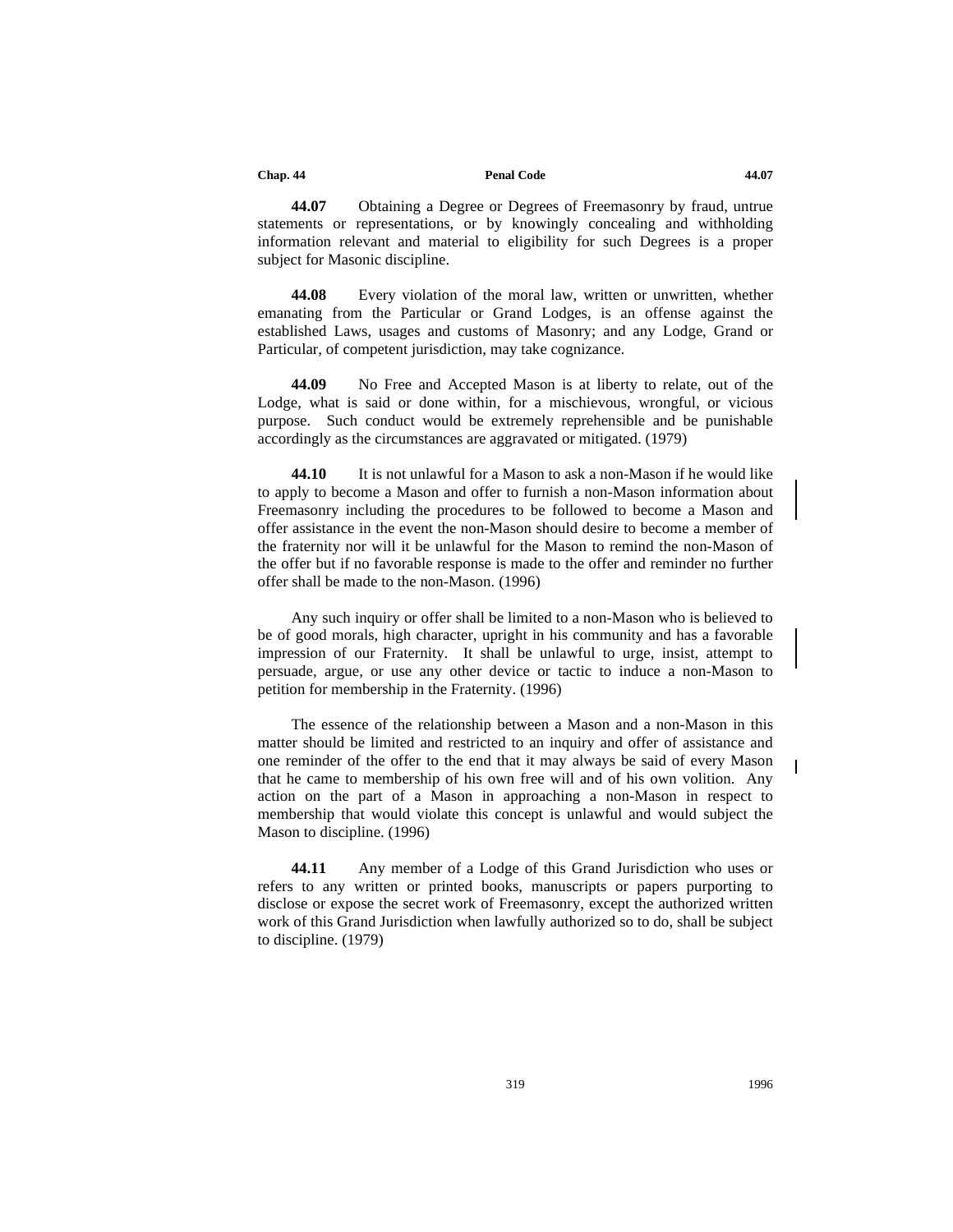# **PENAL JURISDICTION OF THE GRAND LODGE AND THE PARTICULAR LODGES**

### **References**

The Grand Lodge has exclusive original Penal Jurisdiction over elected Grand Lodge Officers for life, and over Masters and Wardens of the Particular Lodges and District Deputy Grand Masters and subordinate Grand Lodge Officers while in office and continuing jurisdiction after expiration of term of office as to offenses committed while in office. (Reg. 4.02-1984)

# **PENAL JURISDICTION OF A LODGE**

### **Regulations**

**44.12** Penal jurisdiction is of two kinds:

- (a) Geographical, which is that jurisdiction over the territory surrounding the Lodge and extending in every direction one half the distance to the nearest Lodges, without regard to concurrent jurisdiction for receiving petitions for the Degrees and extending to all Masons, whether affiliated or unaffiliated, residing within its territory as above defined; and
- (b) Personal, which is that jurisdiction of the Lodge over its own members, wherever they may reside. (1979)

**44.13** The primary responsibility for administration of Masonic Justice is the responsibility of a Lodge for the conduct of its own members, and whenever practicable charges of unmasonic conduct shall be filed in the Lodge of the accused membership. (1979)

**44.14** When charges of unmasonic conduct are filed against a Mason in a Lodge in whose territory he resides but of which he is not a member, the Secretary of the Lodge in which the charges are filed shall, in addition to furnishing copy to the Grand Master, District Deputy Grand Master, and Grand Secretary, also send copy to the Lodge of the accused's membership. (1979)

**44.15** When charges of unmasonic conduct are filed against a Brother in a Lodge of which he is not a member but in whose jurisdiction he resides, the charges shall forthwith be transmitted to the Lodge of the Brother's membership if such Lodge is in the same Masonic District as the Lodge in which the charges were filed; and thereupon the Lodge in which the charges were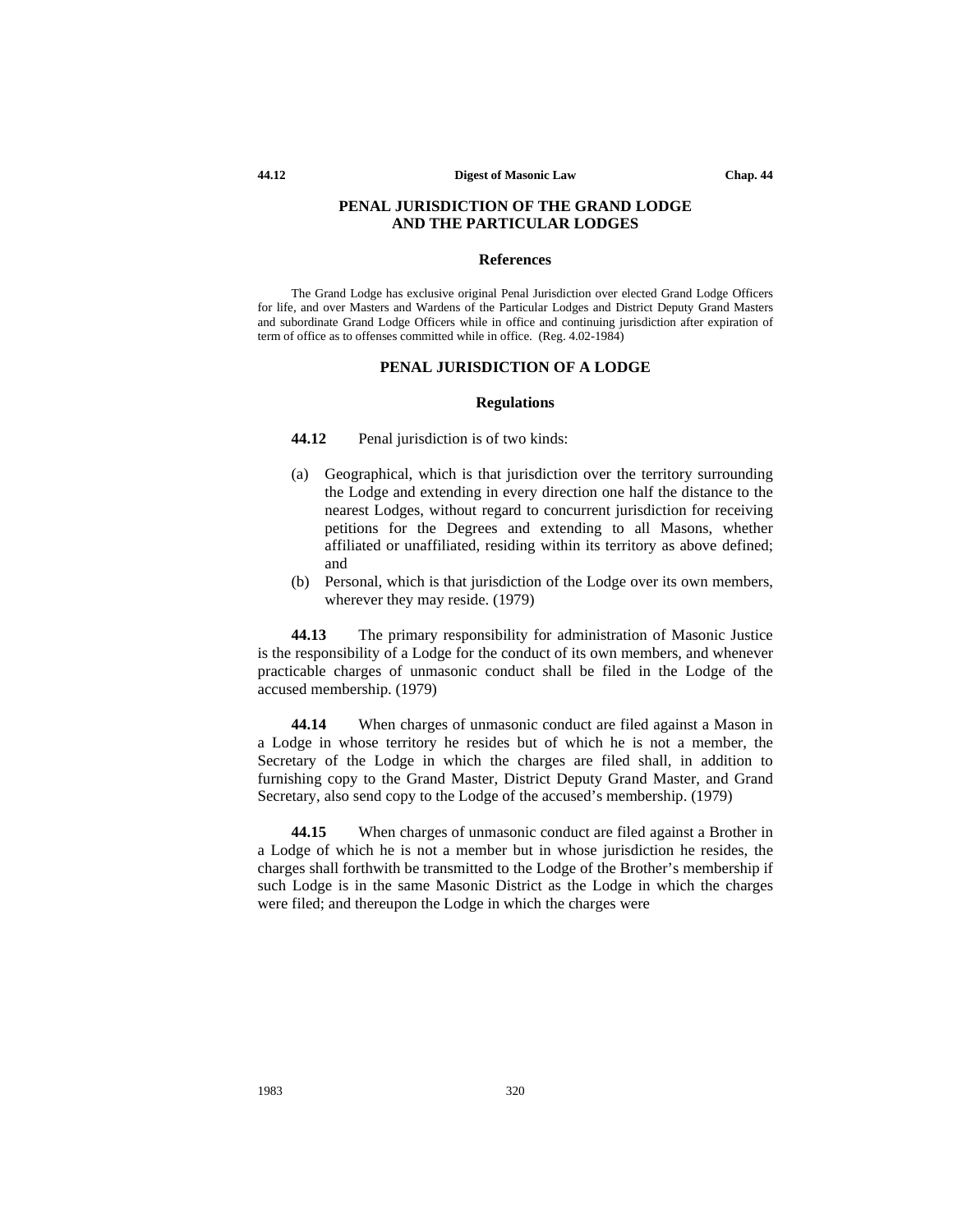filed shall have no jurisdiction to proceed further in the matter, and the Lodge of the Brother's membership shall have jurisdiction and responsibility for all further proceedings.

The Secretary of the Lodge in which charges were filed shall immediately transmit such charges to the Secretary of the Lodge of the accused Brother's membership by registered or certified mail with return receipt requested with copies of charges to the Worshipful Master of the Brother's membership, the Grand Master, Grand Secretary, District Deputy Grand Master, the accused, and to the Brother or Brothers that filed the charges. No action of the Lodge originally receiving such charges shall be necessary for the Secretary to transmit such charges to the Lodge of the accused membership, but the Secretary shall, at next Stated Communication of the Lodge, report his action and make appropriate record in the minutes. (1979)

**44.16** Entered Apprentice and Fellow Craft Masons are subject to Masonic discipline and shall be entitled to all the rights of a Master Mason in respect to the charges against them and the proceedings thereon except those proceedings which must be conducted in a Master Mason Lodge, but the Master Mason Lodge may be called into recess for purpose of permitting the Entered Apprentice or Fellow Craft to present argument or make other appropriate statement in respect to such charges. (1979)

**44.17** If disputes arise between two (2) Brothers, and it is impossible to tell upon whom the blame rests, and it is evident that there has been a violation of Masonic Law, then both should be put upon trial. (1979)

**44.18** A Lodge has the right to try a member for an offense committed before his Initiation when it is of such character that if known at the time of balloting it would have prevented his acceptance. (1979)

**44.19** If the Brethren of a Lodge believe that there may have been a serious breach of the moral law, by one of their members, in which another Mason was grievously offended, it is their duty to investigate his conduct, whether the offended Brother desires to make formal complaint or not, since it is not in the power of any one Mason to prevent an investigation when the reputation of the Fraternity is at stake. (1979)

**44.20** A Mason, after affiliation, may prefer charges against an older member for an offense committed prior to said affiliation. (1979)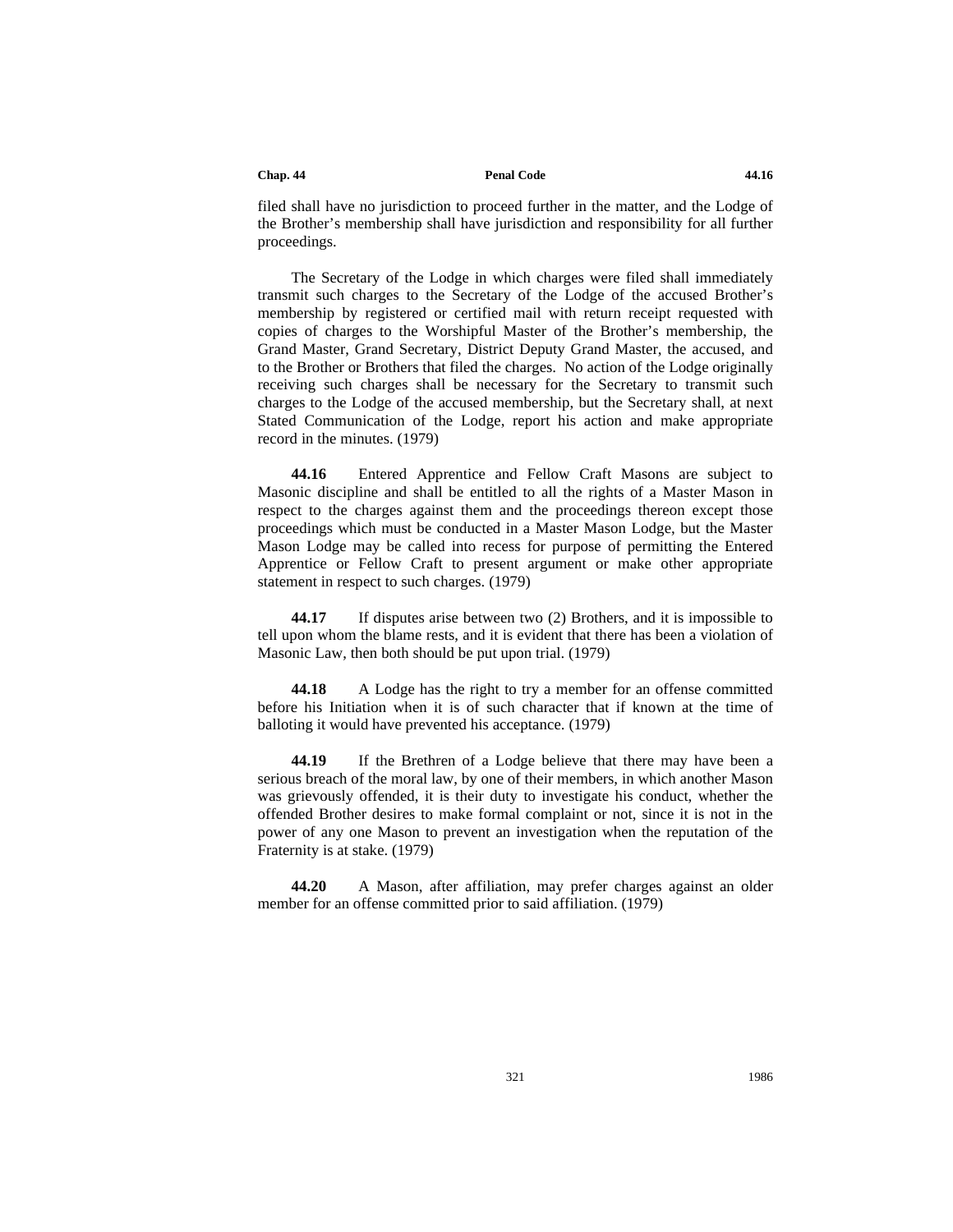**Digest of Masonic Law Chap. 44**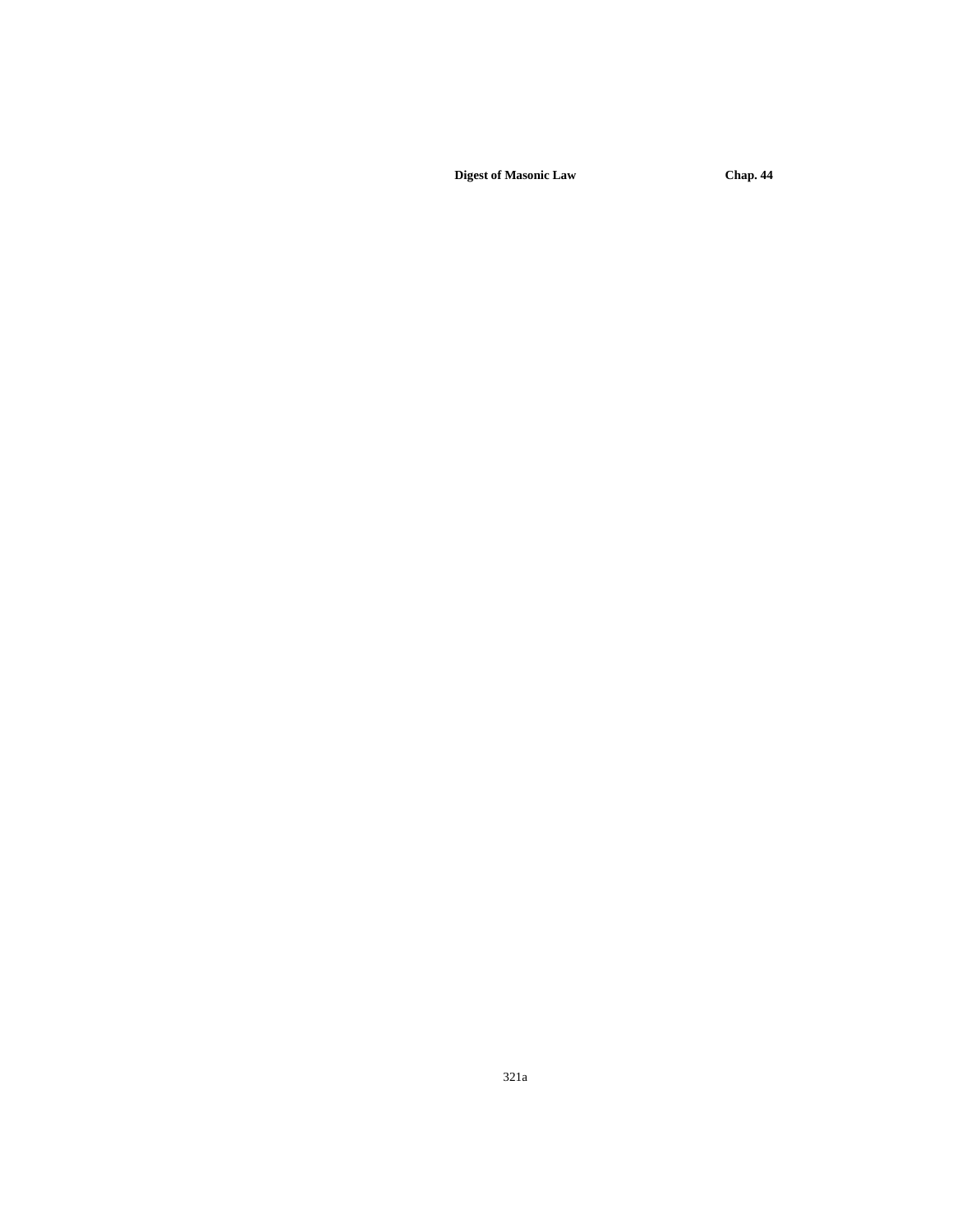# **JURISDICTION OF THE GRAND LODGE**

# **Regulations**

**44.21** It shall be the duty of every member of a Florida Lodge to report to the Worshipful Master all convictions of members of the Lodge and of unaffiliated Masons residing in the Penal Jurisdiction of the Lodge of which he has any knowledge.

It shall be the duty of the Worshipful Master of a Lodge to promptly notify in writing the Grand Master, the Grand Secretary, and the District Deputy Grand Master of the District the name and address of any member of his Lodge and the name and address of any unaffiliated Mason residing in the Penal Jurisdiction of his Lodge:

- (1) who is convicted of a criminal offense involving moral turpitude under any State or Federal law, or
- (2) who is being charged with any such offense and who enters any plea other than "not guilty," or
- (3) who, when charged with any such offense, enters into a "pre-trial intervention program" or joins in any "plea-bargaining" in which one of the stipulations is that he admits his guilt as to the charges,

together with a copy of the charges of which the Brother was convicted, or to which he entered a plea, a copy of the judgement and sentence and other relevant information, or a copy of the stipulations of a pre-trial intervention program in which he admitted his guilt as to the charges and in which he may have also agreed to a specified term of probation after which time, and if all the stipulations are satisfied, the charges would be dropped. (1995)

Moral turpitude is that element of an offense that characterizes the act done as an act of depravity, baseness, vileness, wickedness, or evil and contrary to the accepted and customary rules of right and justice and violative of the duty between man and man and includes any and all violations of moral law.

Upon receipt of such notice and information as aforesaid, the Grand Master shall cause written notice to be served upon such member in accordance with Regulation 44.28 directing him to show cause in writing within thirty (30) days of service why he should not be suspended. If the member fails to respond to the Grand Master, he shall be suspended without further notice. If the member does respond within the thirty (30) days, the Grand Master shall direct the Chairman of the Penal Affairs Panel to convene a review board of three (3) Master Masons, two (2) of whom shall be members of the Penal Affairs Panel. The matter shall proceed in the same manner as provided in Regulation 44.53, except that the review board shall receive the testimony and argument in writing. The review board may, in its discretion, also hear all or part of the matter orally. The review board shall promptly submit its written findings and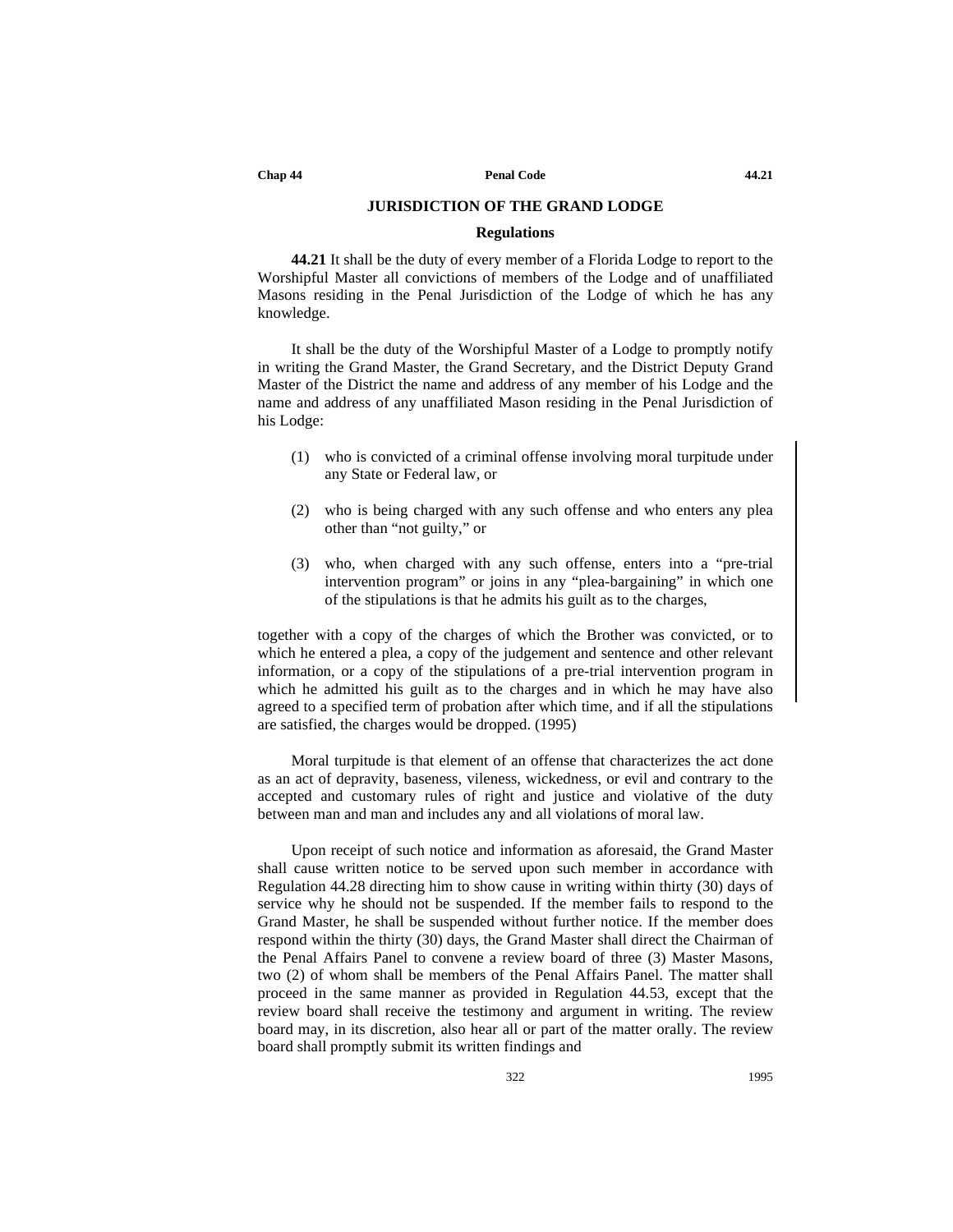### **44.22 Digest of Masonic Law Chap. 44**

recommendations together with the complete record to the Grand Master, with copies to the Chairman of the Penal Affairs Panel and to the member. The Grand Master may adopt, modify, or reject the recommendations of the review board or may direct that charges be filed. Notwithstanding the provisions of Regulation 44.56, any suspension hereunder shall continue until the member has served his sentence of imprisonment, parole, and/or probation, or had his civil rights restored, whichever last occurs; and the member may not seek reinstatement until one (1) year after expiration of his suspension. The Petition for reinstatement may be filed with the Lodge and take its usual course and the ballot must be unanimous. The timely filing of an appeal of the conviction to the appropriate civil court shall stay action under this Regulation until the appellate process has been concluded.

If the Grand Master shall direct that charges be filed, he may specify who shall file the charges or he may specify the number of Master Masons required to sign the charges without regard to requirements as to the signatures to charges in any other provisions of this Penal Code. All trials ordered under this Regulation shall be by Trial Commission. (1986)

### **Rulings and Decisions**

Applicant must file a Petition for Reinstatement and that Petition must follow the usual course and that the ballot must be unanimous. (1986 Proc. 71)

With reference to the term full civil rights, the word "full" means complete without exception. For a man that has lost his civil rights and had them restored, the restoration must include all civil rights. This restoration, therefore, must include "the right to bear arms." (2009 Proc. 120-121)

**44.22** There shall be a Penal Affairs Panel composed of fifteen (15) Master Masons in good standing in their respective Florida Lodges who shall be appointed and serve terms as follows:

Each year the newly installed Grand Master shall appoint five members of the Panel to serve terms of three (3) years. In the event of vacancy the Grand Master shall make appointment for unexpired term.

For the first year after effective date hereof, the Grand Master shall, in conference with Deputy Grand Master and Senior Grand Warden, appoint five (5) members for terms of three years, five (5) members for terms of two years, and five (5) members for terms of one year.

Each year the Grand Master shall designate one member as Chairman and another member (whose term shall not coincide with term of Chairman) as Vice Chairman.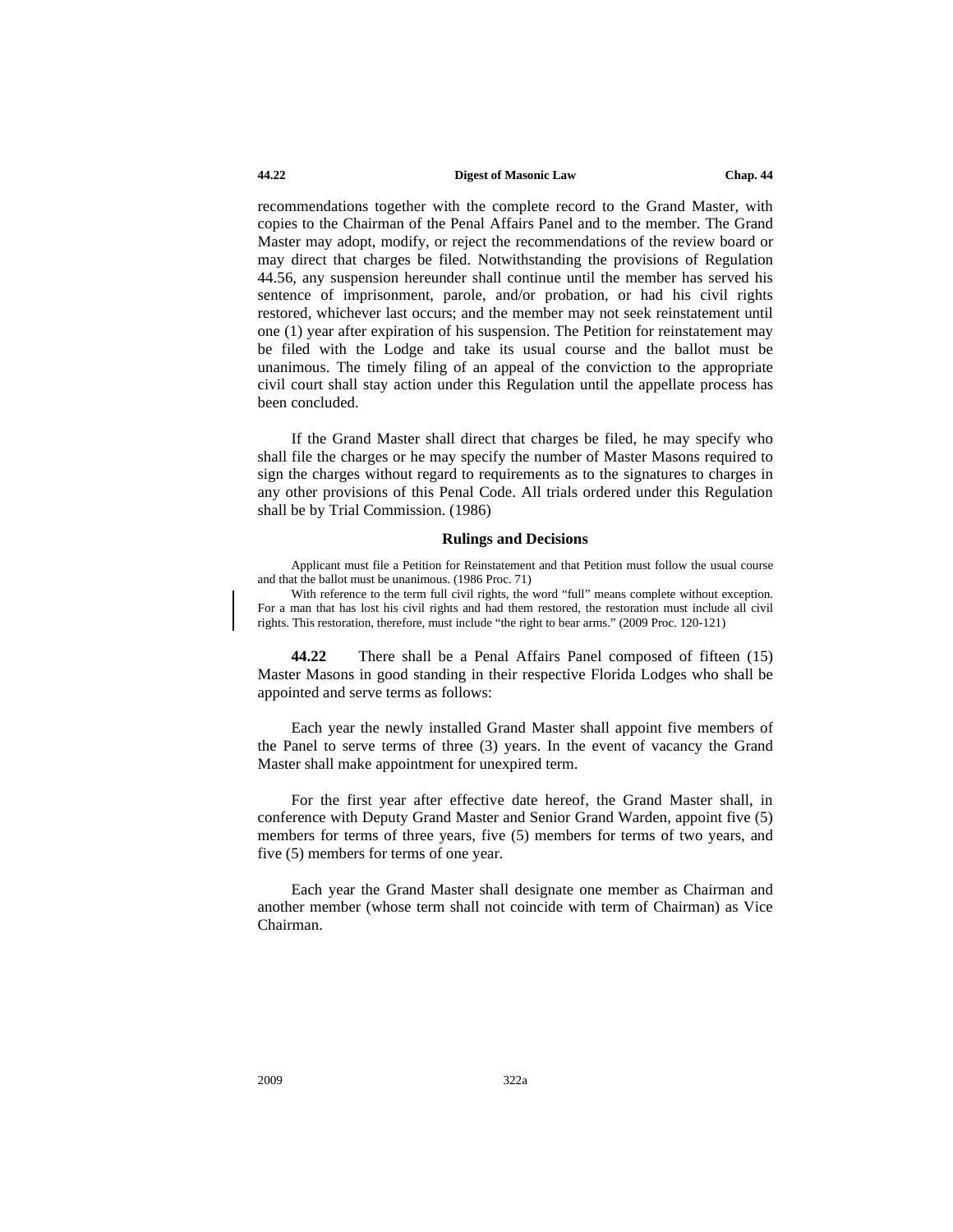Members of the Panel should be lawyers, judges, and men experienced in law enforcement and court procedure.

It shall be the duty of the Grand Secretary, upon receipt of each and every paper relating to penal matters, to forthwith make record thereof in a book kept for that purpose and forward copy to Chairman and Vice-Chairman of the Panel.

The Chairman, under the direction and supervision of the Grand Master shall be the administrator of the Penal system of the Grand Lodge and shall keep current docket record of each Penal Proceeding in a book provided by the Grand Lodge for that purpose, which book shall be delivered to his successor.

The Grand Master shall inform the Chairman in respect to all acts or actions taken or proposed to be taken by the Grand Master and copies of all documents issued by the Grand Master shall be delivered to the Chairman and to the Grand Secretary, the accused Brother, his counsel, and such other persons as may be appropriate.

The Grand Secretary, upon request therefore, shall make available to the Chairman of the Penal Affairs Committee, the Chairman of the Appeals Committee of the Jurisprudence Committee, and to the Jurisprudence Committee any file or files, documents and papers or copies thereof relating to Penal Affairs.

The Grand Master may, by Executive Order, confer upon the Chairman of the Panel the power to exercise any or all of the powers of the Grand Master in respect to Penal Affairs. The Executive Order shall be filed with the Grand Secretary and copies furnished to Grand Lodge Officers, Particular Lodges, Past Grand Masters, and Chairman of the Penal Affairs Panel.

In the event the Grand Master shall delegate any or all of his powers to the Chairman of the Panel, the Grand Master shall continue to supervise all Penal Affairs.

If the Grand Master shall delegate any or all of his powers aforesaid to the Chairman of the Panel, any person aggrieved by any act or action of the Chairman during the progress of the proceedings may appeal to the Grand Master in writing for review of such act or Order.

Such appeal shall be taken not later than fifteen (15) days after the act or action complained of and shall be in writing and set forth clearly and fully the act or action complained of and the reasons for the appeal.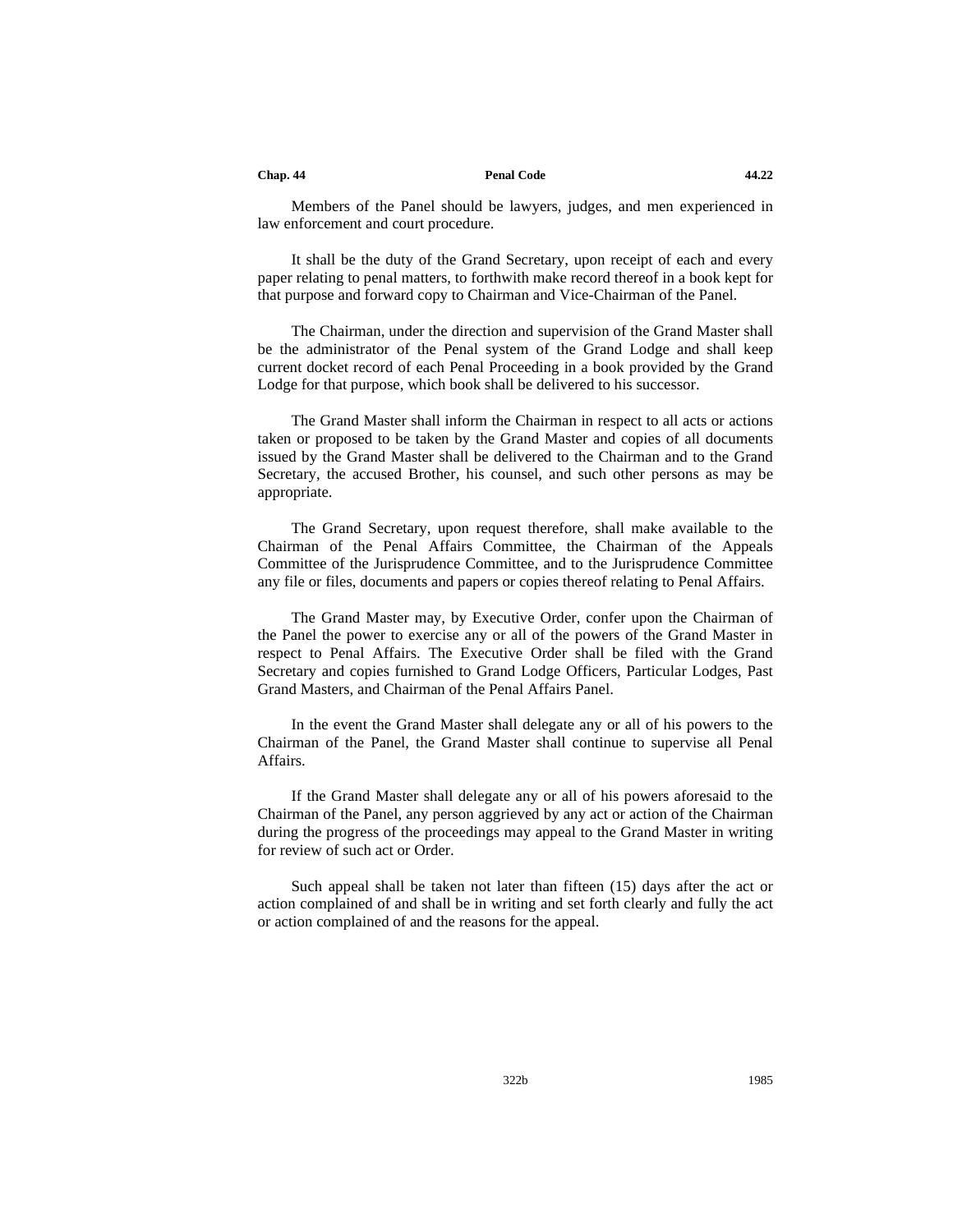# **44.23 Digest of Masonic Law Chap. 44**

Copies of the written appeal shall be delivered to the Chairman of the Penal Panel and the Grand Secretary.

The Grand Master shall enter Order approving, reversing, amending or correcting the act or action of the Chairman and file his Order with the Grand Secretary with copy to the Chairman of the Penal Affairs Panel and to the complaining party.

This Regulation shall not be construed to permit appeal to the Grand Master of final judgment of the Lodge or Trial Commission, which appeal must be addressed to the Grand Lodge as provided in this Penal Code. (1983)

# **POWERS OF THE GRAND MASTER**

# **Regulations**

**44.23** Notwithstanding any other provision of this Penal Code, the Grand Master may, upon receipt of copy of charges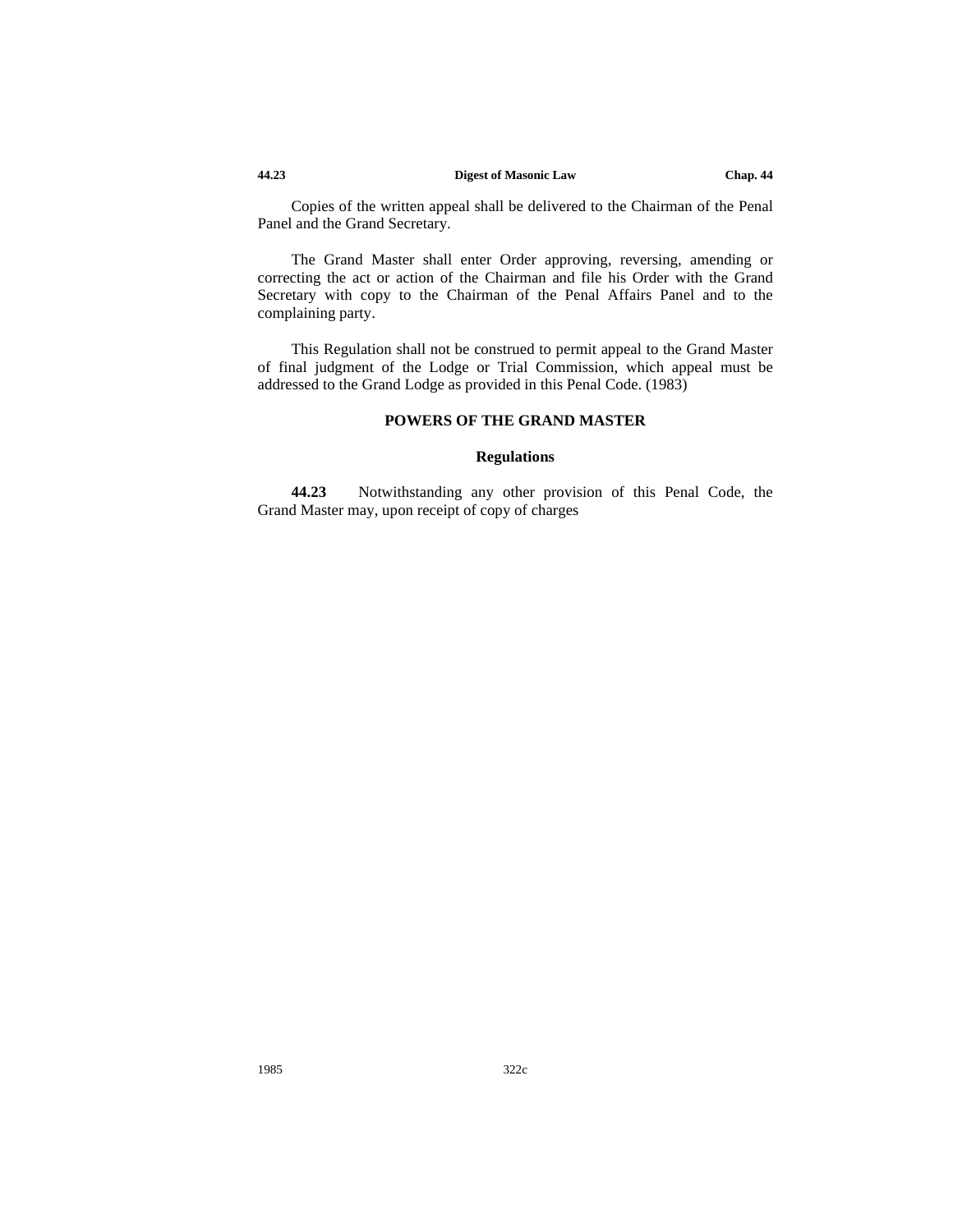or at any other time or stage of the proceedings, take such action in regard to the proceedings as he may be advised, including but not limited to directing the Lodge as to further proceedings, abatement of proceedings pending investigation, appointment of Trial Commission, referral of the matter to the Penal Affairs Committee or to the Chairman thereof or to any member or members of the Committee with such orders as he may deem appropriate, and in any and all other ways control and direct the proceedings to a conclusion.

Copies of all Orders shall be filed in the office of the Grand Secretary and a copy delivered to the Lodge, to the District Deputy Grand Master, to the accused, and to any other person affected by said Order or Orders.

The Grand Master, in the exercise of his discretion, may investigate or cause to be investigated any matter coming to his attention and file charges or order charges to be filed in every instance where there is probable cause to believe there has been conduct justifying filing of charges.

The grant of powers herein shall not be construed to limit, restrict or impair the inherent powers of the Grand Master or any other powers of the Grand Master set forth herein but shall be construed as additional and cumulative powers.

The Grand Master shall enter an order for Expulsion from the Fraternity for any member who is convicted, of any of the following crimes or who when charged with any of these crimes enters into a pre-trial intervention program or who joins in any plea bargaining in which one of the stipulations is that he admit his guilt or who enters a plea of anything other than not guilty when charged with Murder, Attempted Murder, Sexual Battery, Child Molestation, Terrorism, or the use of a firearm during the commission of a Felony. (2008)

#### **Rulings and Decisions**

The Terms "With Prejudice" and "Without Prejudice" are terms used in Civil and Criminal trials only and have no merit or meaning in our Grand Lodge or Lodge Masonic Trials or in the dismissal of charges of unmasonic conduct when it pertains to our Digest of Masonic Law or our Masonic Justice Manual; therefore, these terms shall not be used in Penal Proceedings. (2018 Proc. 120)

# **PREFERMENT OF CHARGES, SERVICE THEREOF, AND ANSWER**

#### **Regulations**

**44.24** Any Master Mason who is a member in good standing in a regular Lodge may file charges of unmasonic conduct against any Mason either in the Lodge of the accused membership or in the Lodge in whose territory the accused resides. Charges against an unaffiliated Mason shall be brought in the Lodge in whose jurisdiction the accused resides. The Vigilance Committee of a Lodge may file charges in such Lodge against any member of the Lodge or against any Mason residing in the jurisdiction of the Lodge.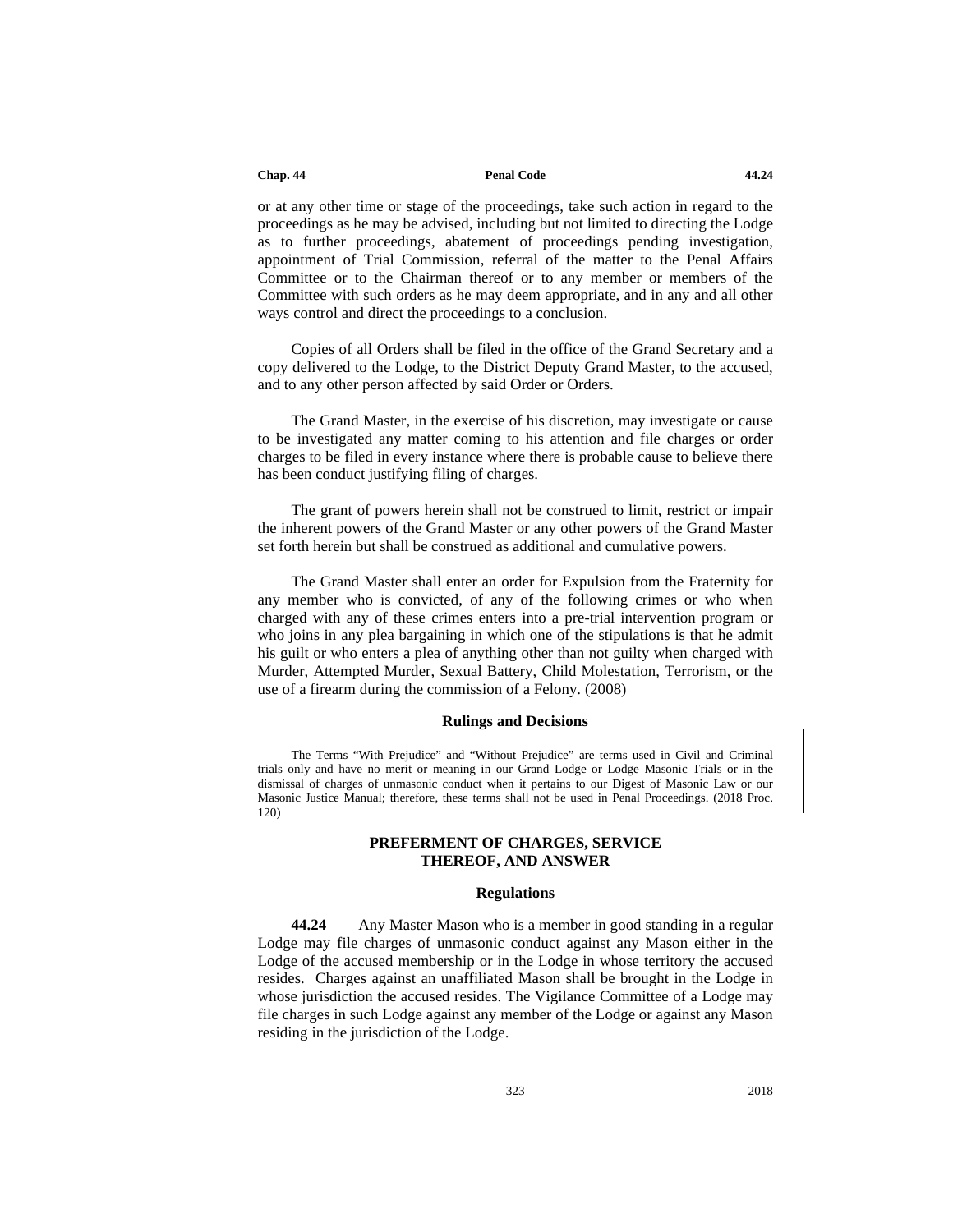### **44.25 Digest of Masonic Law Chap. 44**

**44.25** Charges shall be in writing and shall conform to the following:

- (a) Addressed to the Worshipful Master, Wardens and members of the Lodge in which the charges are to be filed with address of such Lodge.
- (b) The name of the accused, his address, Lodge membership or that the accused is unaffiliated, and telephone number if known.
- (c) The general charge shall be that the accused is guilty of unmasonic conduct, which general charges shall be followed by clear, definite and detailed specification of the acts or actions of the accused. If more than one (1) charge is made, each charge shall be consecutively numbered with appropriate spacing between each of the charges.
- (d) Each charge shall specify in clear language the acts or actions of the accused, the time and date or dates thereof, the place where such acts or actions took place, and the name or names of witnesses having knowledge of such action, and upon whose testimony the accuser or accusers will rely upon at trial of the accused.
- (e) Each fact alleged in a charge shall be presumed to be facts of which the accuser or accusers have personal knowledge unless such fact is specifically stated to be alleged upon information and belief.
- (f) The charges shall conclude with the statement that the accusers or accuser, on his or their Masonic honor, allege the charges to be true, except such charges as are stated to be upon information and belief and that upon investigation they verily believe the charges or charge to be true.
- (g) The charges shall be signed by the accuser or accusers together with his or their address and telephone number, if any, and Lodge membership.
- (h) The original and six (6) signed duplicate copies of the charges shall be filed with the Secretary.
- (i) The charges or charge shall be in substantially the following form: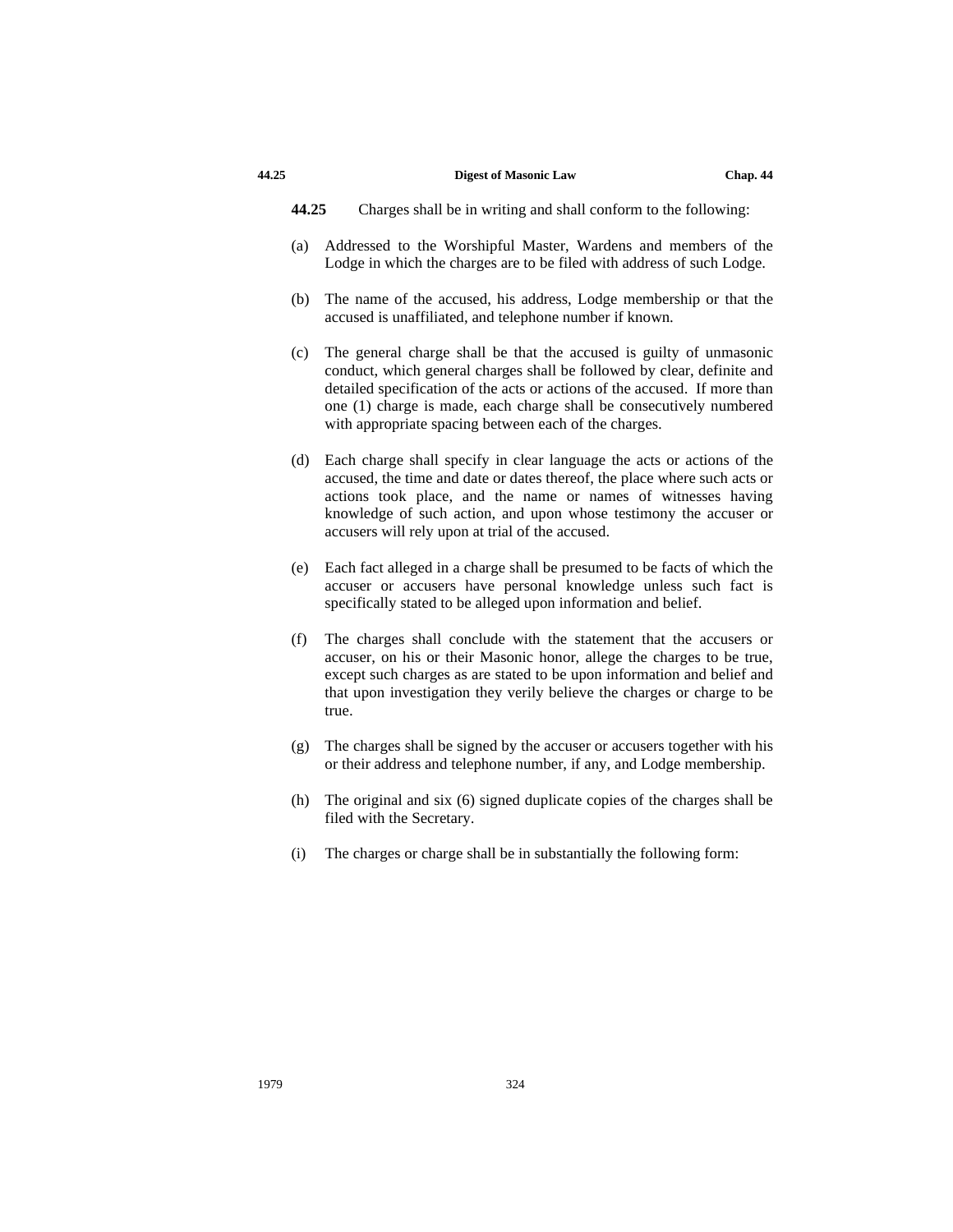```
 1
```
To the Worshipful Master, Wardens and Members of 2 Lodge No. 3 located at  $4$ :

In Re: Charges against Brother  $\overline{5}$  who resides at  $\overline{6}$  and whose address is  $\frac{7}{2}$  and whose telephone number is  $\frac{8}{2}$  and who is a member of  $\frac{9}{2}$  Lodge No. 10 (or is unaffiliated).

The undersigned hereby charge Brother  $\overline{\phantom{a}}$  with unmasonic conduct as hereinafter specified:

1. Brother  $\overline{5}$  on or about the  $\overline{11}$  day of  $\overline{11}$  A.L. 60 A.D.  $20$  (or during the period beginning on the  $11$  day of  $11$  A.L. 60 A.D.  $20$  ) - and ending on the  $11$  day of  $11$  A.L. 60 A.D.  $20$  at 13 in 14 did 15.

Witnesses having knowledge of the foregoing are 16, 17, 18 and  $19$ .

2. On information and after due and careful investigation the undersigned verily believes that Brother  $\overline{5}$  (continue as in charge No. 1).

The undersigned upon his or their Masonic honor allege the above charges are true except those alleged upon information and belief and the undersigned verily believe those to be true after due and careful investigation  $20$ ,  $21$  and  $22$ .

- 1. Date charges are being prepared
- 2. Name of Lodge in which charges will be filed
- 3. Lodge number
- 4. Location and address of Lodge in which charges will be filed
- 5. Name of accused
- 6. Residence of accused
- 7. Mailing address of accused
- 8. Telephone number of accused
- 9. Lodge of which accused is a member
- 10. Lodge number
- 11. Date or dates of alleged unmasonic conduct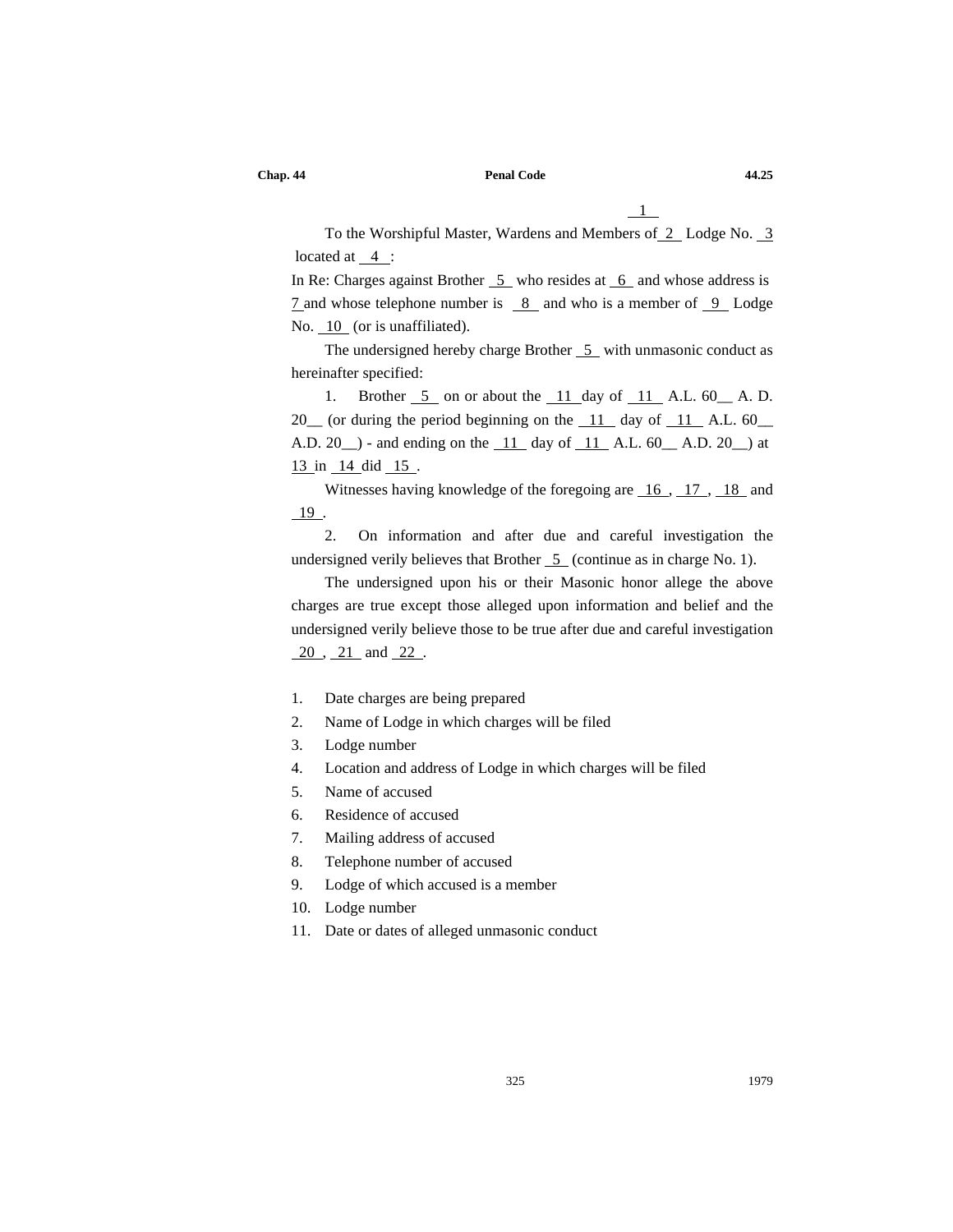# **44.26 Digest of Masonic Law Chap. 44**

- 12. Place where offense was committed
- 13. Name of city, town Or community where offense was committed
- 14. Name of state
- 15. Detailed description of the acts, actions, words or conduct constituting the offense
- 16. Name or names of witnesses having knowledge of the unmasonic conduct and who will testify thereto
- 17-19. Residence, address and telephone number of witnesses and if a witness is a Mason the name and number of his Lodge
- 20-22. Name, residence address and telephone number and Lodge membership of accuser or accusers

**44.26** For administrative and time purposes, charges shall be deemed filed when the original and six (6) copies have been delivered to the Secretary of the Lodge personally or by registered or certified mail with return receipt requested. Upon receipt of charges, the Secretary shall forthwith endorse on the original and all copies the date and time of delivery to him and the means by which the same was delivered to him. Such action shall not be considered a formal filing of charges until such charges are accepted either by the Lodge or Grand Lodge for prosecution. (2010)

# **DUTIES OF THE WORSHIPFUL MASTER AND SECRETARY UPON RECEIPT OF CHARGES**

# **Regulations**

- **44.27** Upon receipt of charges the Secretary shall:
- (a) File the original in the records of the Lodge.
- (b) Deliver personally or by registered or certified mail copies of the charges to:
	- (1) The Worshipful Master of the Lodge
	- (2) The District Deputy Grand Master
	- (3) The Grand Secretary
	- (4) The Grand Master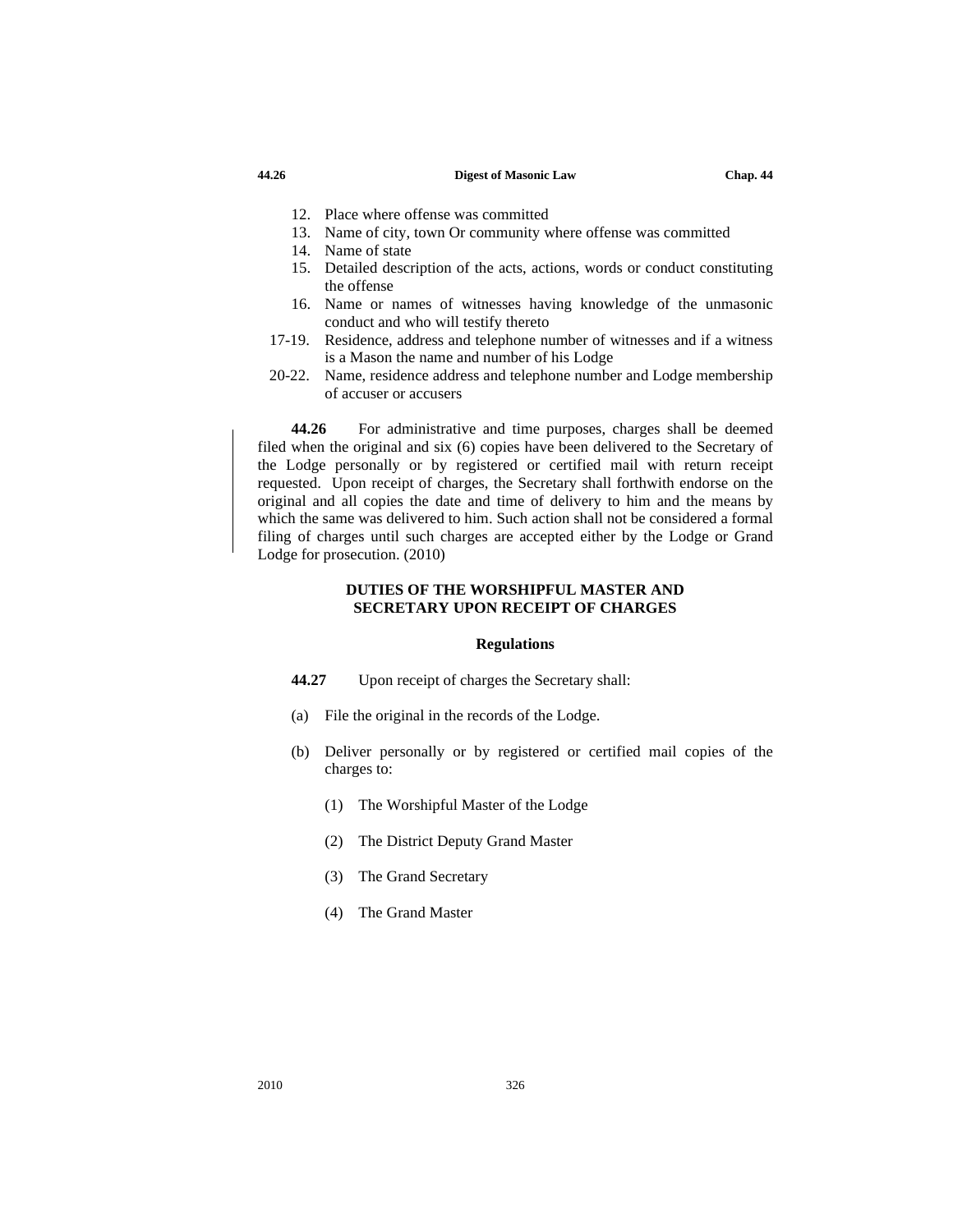- (5) If the accused is a member of a Florida Lodge other than the Lodge in which the charges are filed, the Secretary shall deliver copy of the charges to the Worshipful Master of the Lodge of the accused's membership.
- (6) If the accused is a member of a Lodge of a foreign jurisdiction, the Secretary shall deliver, additional copy of the charges to the Grand Secretary for delivery by the Grand Secretary to proper Masonic authorities of such foreign jurisdiction.
- (c) Upon receipt of the charges the Worshipful Master shall examine them and determine if they be in proper form and if they state an offense against Masonic Law.

If the charges are in proper form and sufficiently state an offense, the Worshipful Master shall direct the Secretary to serve copy of the charges as provided in Regulation 44.28.

If the charges are not in proper form or shall be insufficient to state an offense, the Worshipful Master shall enter his written order stating therein the errors, omissions, or deficiencies in the charges and either dismiss the charges or direct amendments thereto or other proceedings thereon as he may be advised and shall file his order with the Secretary. The Secretary shall deliver personally or by registered or certified mail, with return receipt requested, copies of the order of the Worshipful Master to the accused, the accusers, the District Deputy Grand Master, the Grand Secretary and the Grand Master.

The dismissal of the charges by the Worshipful Master shall not preclude or prevent filing of other or further charges which shall take the same course as the original charges.

**44.28** After determination by the Worshipful Master that the charges are in proper form and state a violation of Masonic Law, the Secretary shall, at direction of the Worshipful Master, serve a copy of the charges upon the accused: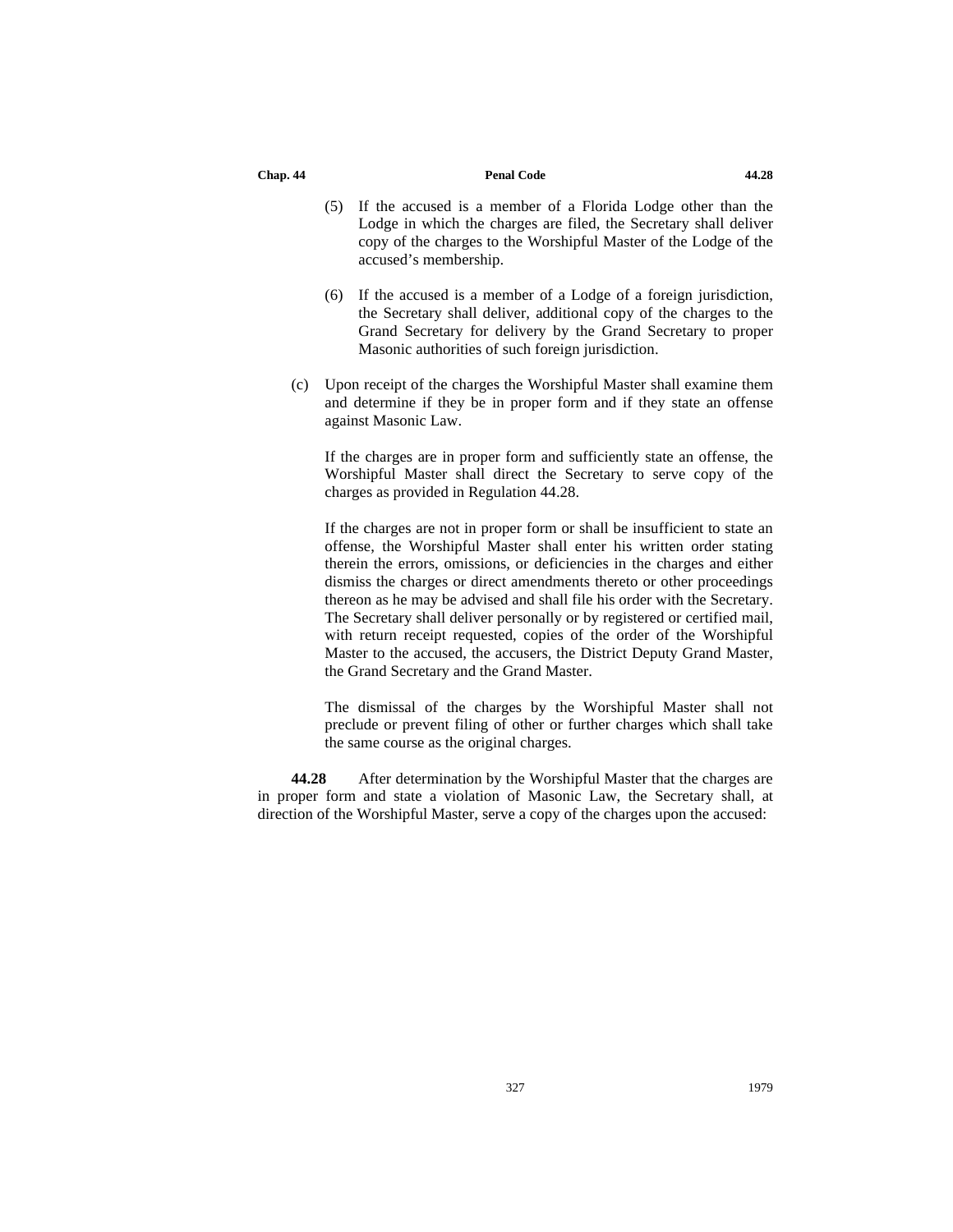#### **44.29 Digest of Masonic Law Chap. 44**

- (a) By personally delivering a copy of the charges to the accused; or
- (b) By delivery of a copy of the charges to the usual Place of residence of the accused and in absence of the accused delivery to an adult (age 18 or more years) member of the family of the accused residing at and with the accused at the usual place of residence of the accused; or
- (c) By registered or certified mail addressed to the accused at the last known address of the accused.

The Secretary shall make notation on the original of the charges of service on the accused, specifying the time, date and manner of service.

If service cannot be made as above provided, the Secretary shall announce at the next Stated Communication of the Lodge his failure to effect service upon the accused and request information as to the whereabouts of the accused and make other search and inquiry in regard thereto; and if the accused cannot then be found and served, the Secretary shall make written record of all his efforts to serve the accused and report to the Lodge, and thereafter the matter shall proceed as if the accused had been served with copy of the charges and had failed to respond thereto.

Every member of the Lodge has the duty to inform the Secretary of the Lodge of his mailing and residence address and any change thereof, and if he fails to do so cannot be heard to object to lack of service or receipt of notices.

# **ANSWER OR OTHER RESPONSE TO CHARGES**

# **Regulations**

**44.29** If the accused shall be served with a copy of the charges or sign receipt for registered or certified mail containing a copy of the charges at least ten (10) days before the next Stated Communication of the Lodge (in counting the ten (10) days the day of service or signing of receipt shall not be counted but the day of the Stated Communication shall be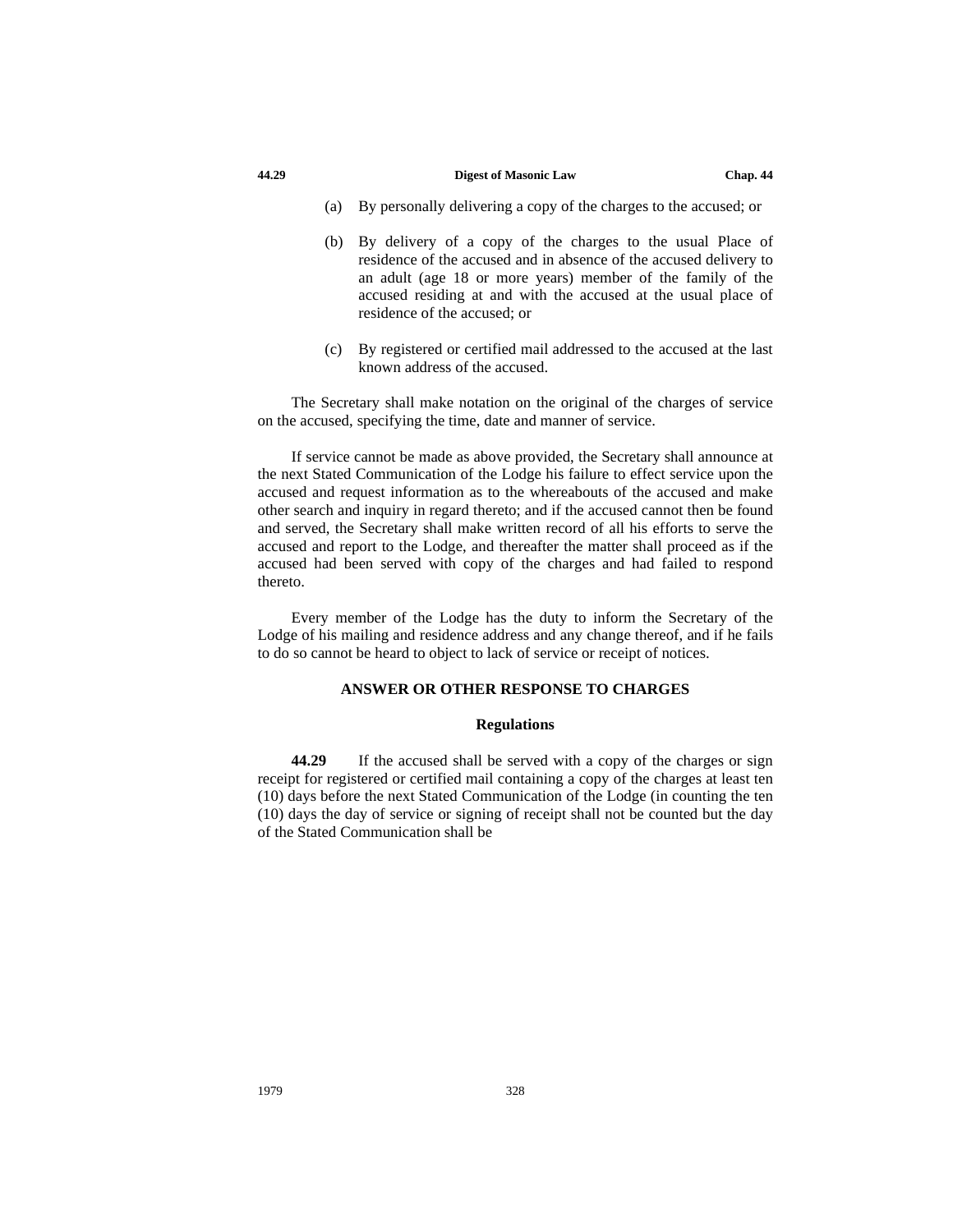counted), he shall, on or before the day of the next Stated Communication of the Lodge, file with the Secretary his answer to the charges admitting, denying or excusing each of the charges against him.

If the accused shall not be served with a copy of the charges or sign receipt for mail containing the charges at least ten (10) days before the next Stated Communication of the Lodge, he shall, on or before the day of the next succeeding Stated Communication file answer; *provided*, however the accused may waive the ten-day period and file answer or objections at next Stated Communication after such service or receipt.

# **Reference**

If the accused or the Lodge desires trial by Trial Commission procedure is set forth in Regulation 44.63.

**44.30** The answer shall set forth in plain language the facts of the case and shall specifically admit or deny or excuse each of the charge or charges in consecutively numbered paragraphs in the charges.

The answer shall be signed by the accused, who shall certify on his honor as a Mason that the facts set forth in the answer are true except as to such facts as may be alleged on information and belief and in such case he shall certify that he verily believes such facts to be true.

If the answer contains any matter not pertinent or material to the case it may be stricken by action of the Lodge or Trial Commission.

The original and six (6) signed copies of the answer shall be delivered to the Secretary, who shall retain the original in the Lodge files and deliver a copy to the Worshipful Master, the District Deputy Grand Master, the Grand Secretary and the Grand Master.

**44.31** For good cause the Worshipful Master may allow charges or the answer to be amended, but in every such instance copies of such amendment shall be served or delivered as in the ease of the original charges or answer.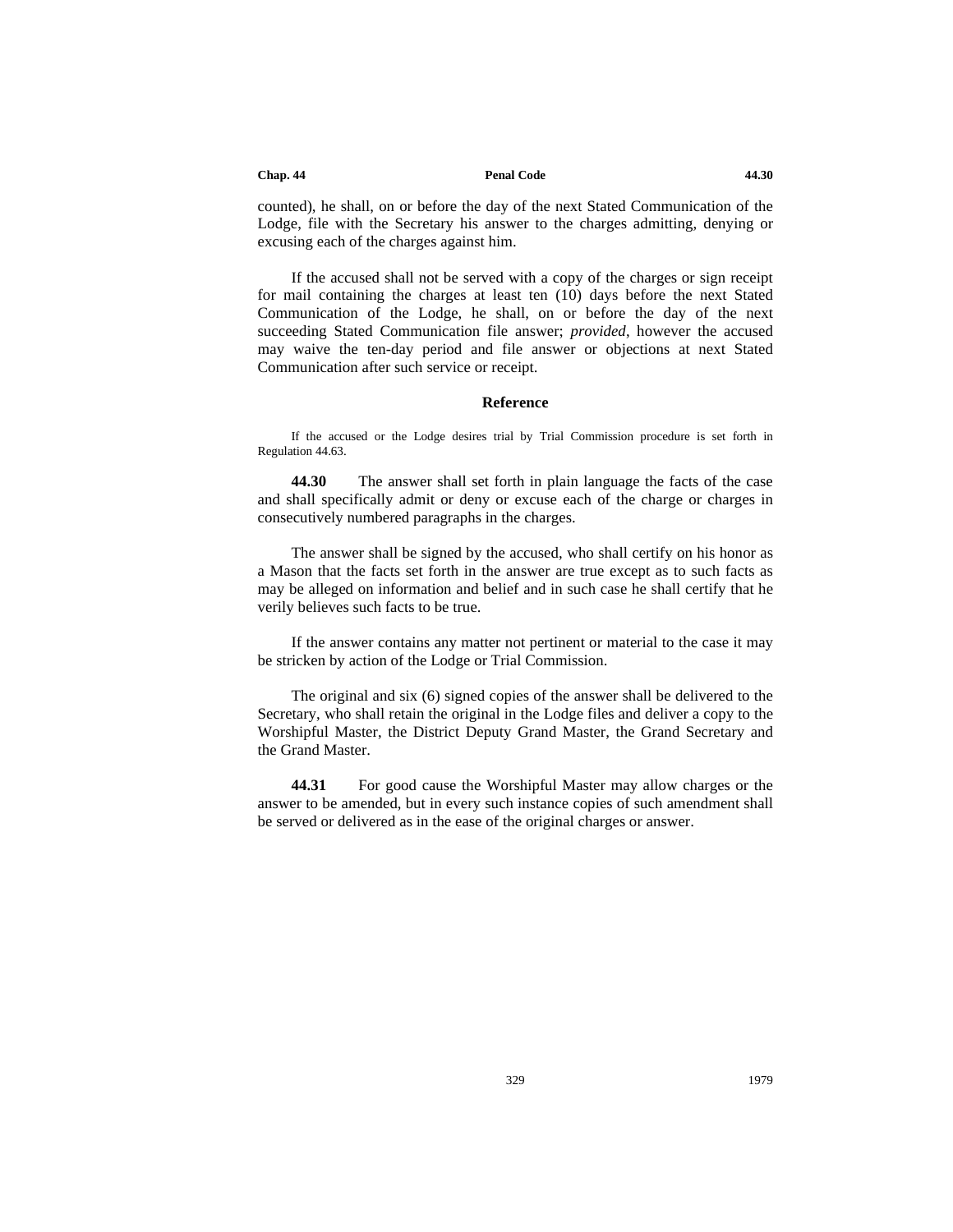# **44.32 Digest of Masonic Law Chap. 44**

**44.32** If the accused shall fail to file answer or other response to the charges after proper notice, he shall, by direction of the Worshipful Master, be given further and final notice by registered or certified mail to appear or file response within the time set forth in the final notice; and upon failure to appear or respond to said final notice or if the accused in his answer shall admit that he is guilty of the charges, he shall be deemed guilty as charged and the Lodge shall proceed to fix penalty.

**44.33** If the accused Brother is in prison and unable to obtain someone to represent him, the Worshipful Master shall either upon request of the accused or, if no such request is received, may in his discretion appoint a Brother to represent the accused; and in such case the appointed representative shall, if possible, obtain from the accused a statement either orally or in writing and in reliance thereon file answer in behalf of the accused and sign the same but need not certify as to the truth of such answer.

# **DETERMINATION TO PROSECUTE OR DISMISS CHARGES AND PROCEEDINGS THEREON**

### **Regulations**

**44.34** (a) At the first Stated Communication of the Lodge after the answer of the accused has been filed with the Secretary the charges and the answer shall be read in full to the Lodge.

(b) If the answer shall deny the charges or admit the truth thereof but set forth reason or excuse therefore the Lodge, after such discussion as the Worshipful Master shall deem appropriate, shall by majority vote by secret written ballot of members present determine to dismiss or prosecute the charges.

(c) The accused shall have right to be present at time of reading of the charges and the answer but shall retire from the Lodge immediately thereafter and shall not be permitted to be present at time of discussion or voting.

1979 330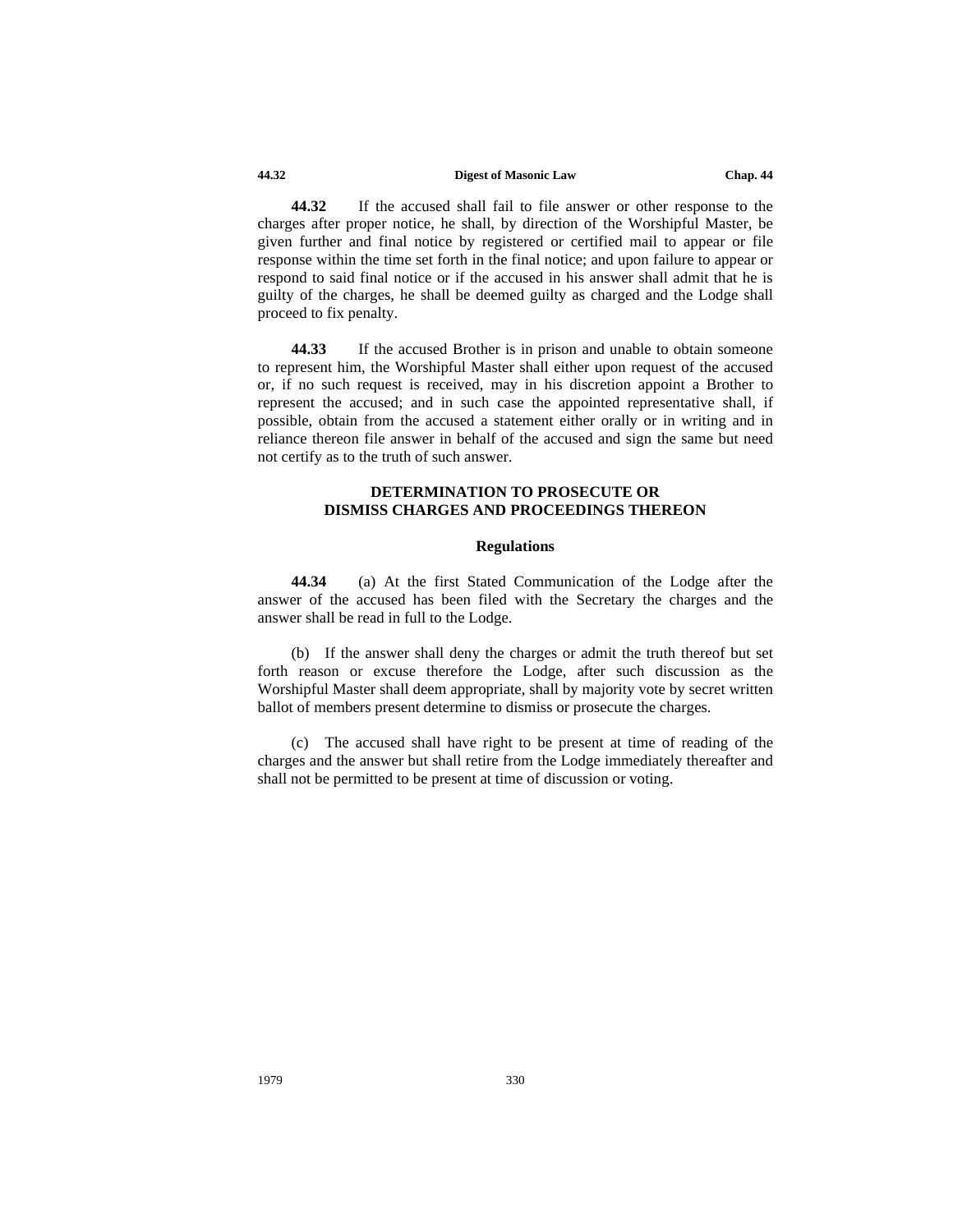(d) If the Lodge shall vote to dismiss the charges, the Worshipful Master shall enter a written order dismissing the charges and file the same with the Secretary.

(e) If the Lodge shall vote to prosecute the charges, the Lodge shall then determine by majority vote by secret written ballot of members present whether or not to request trial by Trial Commission as provided in Regulation 44.63; and if the Lodge shall determine to request trial by Trial Commission, the Worshipful Master and Secretary shall forthwith prepare and deliver such request to the Grand Master as provided for in Regulation 44.63.

(f) If the Lodge shall determine to prosecute the charges and not to request trial by Trial Commission the Secretary shall give written notice to the accused that the Lodge has determined to prosecute the charges and not to request trial by Trial Commission and informing the accused of his right to request trial by Trial Commission within ten (10) days after receipt of the notice of the action of the Lodge, which notice shall be by personal delivery or by registered or certified mail with return receipt requested. (In counting days, the day of delivery of charges or signing of receipt of registered or certified mail shall not be counted but day for filing request shall be counted.)

(g) If the Lodge shall determine to prosecute the charges and not to request trial by Trial Commission, and the accused has not filed request for Trial Commission as provided in Regulation 44.63, the matter shall proceed as provided in Regulation 44.35.

(h) The Secretary shall deliver personally or by registered or certified mail with return receipt requested all orders, notices, request for Trial Commission or copies thereof to the accused, the accusers, the District Deputy Grand Master, the Grand Secretary and the Grand Master. If the Secretary shall personally deliver any of the above he shall take receipt therefore, and all receipts for personal delivery and by mail shall be preserved in the records of the proceedings.

(i) Notwithstanding the vote of the Lodge to dismiss the charges, the Grand Master in his discretion may order prosecution and in his order give directions as to further proceedings as provided in Regulation 44.23.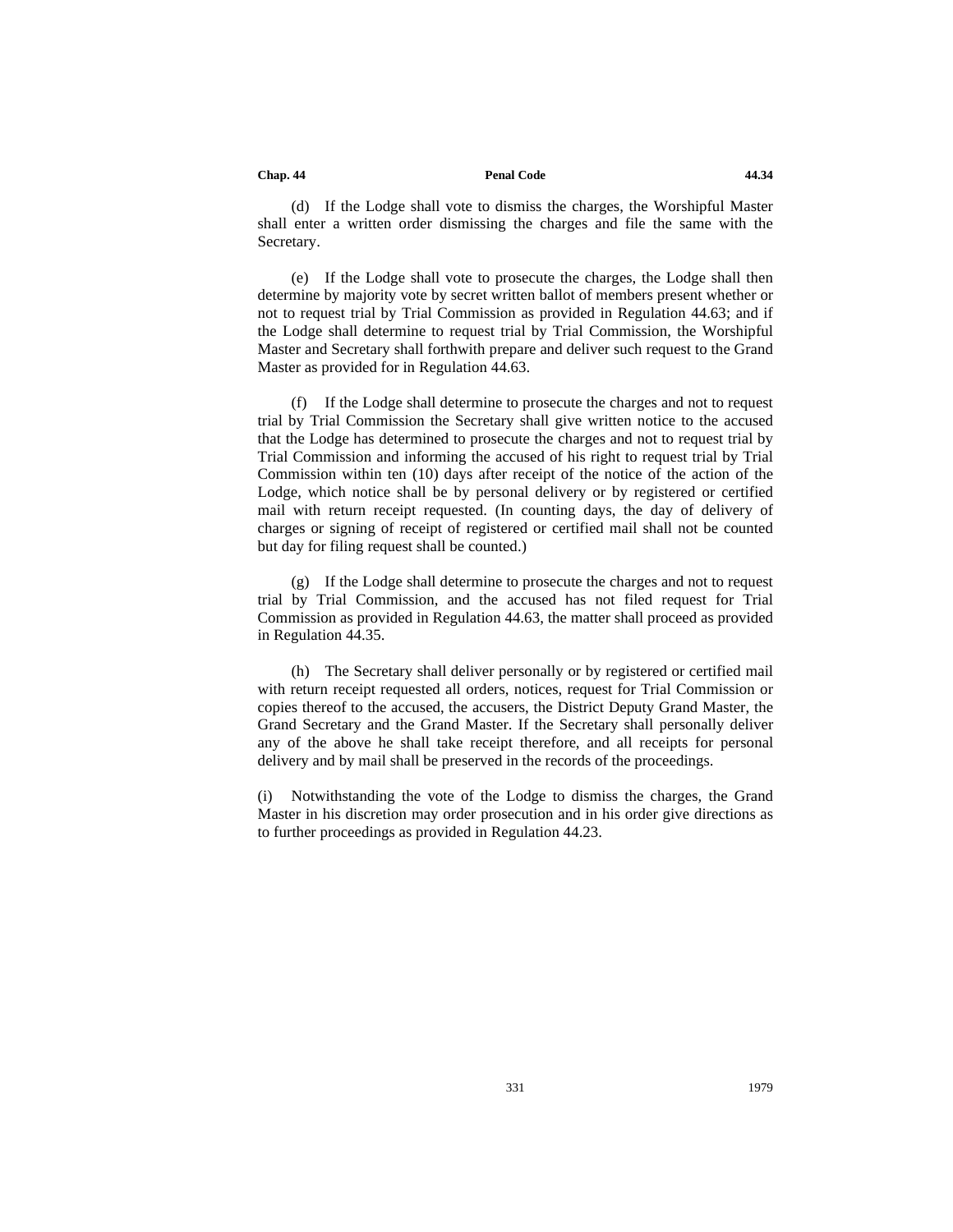### **44.35 Digest of Masonic Law Chap. 44**

(j) A Brother under charges shall not automatically be excluded from the Lodge except at such time as the Lodge is discussing or voting on matters relating to such charges; but the Worshipful Master may, if he deems it in the best interest of the Lodge and the peace and harmony thereof, enter order excluding the Brother from the Lodge until final judgment of the Lodge or Trial Commission; but the Brother shall not be excluded from the Lodge at time of reading the charges and answer as provided in Regulation 44.34(c) nor at time of trial as provided in Regulation 44.46.

### **Rulings and Decisions**

The Terms "With Prejudice" and "Without Prejudice" are terms used in Civil and Criminal trials only and have no merit or meaning in our Grand Lodge or Lodge Masonic Trials or in the dismissal of charges of unmasonic conduct when it pertains to our Digest of Masonic Law or our Masonic Justice Manual; therefore, these terms shall not be used in Penal Proceedings. (2018 Proc. 120)

# **TAKING AND REPORTING TESTIMONY**

### **Regulations**

- **44.35** If the Lodge has determined to:
- (a) Prosecute the charges; and
- (b) Not to request trial by Trial Commission as provided in Regulation 44.34; and
- (c) If the accused shall not request trial by Trial Commission within ten (10) days after notice that the Lodge has determined to prosecute the charges and not request trial by Trail Commission; and
- (d) If the Grand Master shall not have entered any order otherwise directing the proceedings;

the Worshipful Master shall appoint a Trial Committee of three (3) members of the Lodge, designating one of them as Chairman to take the testimony in writing.

 If possible, the Chairman of the Trial Committee shall confer with the accused or his counsel or representative and enter into agreement relating to all further proceedings as provided in Regulation 44.40; but otherwise the Chairman shall give at least ten (10) days notice to the accuser and the accused and his counsel or representative of date, time and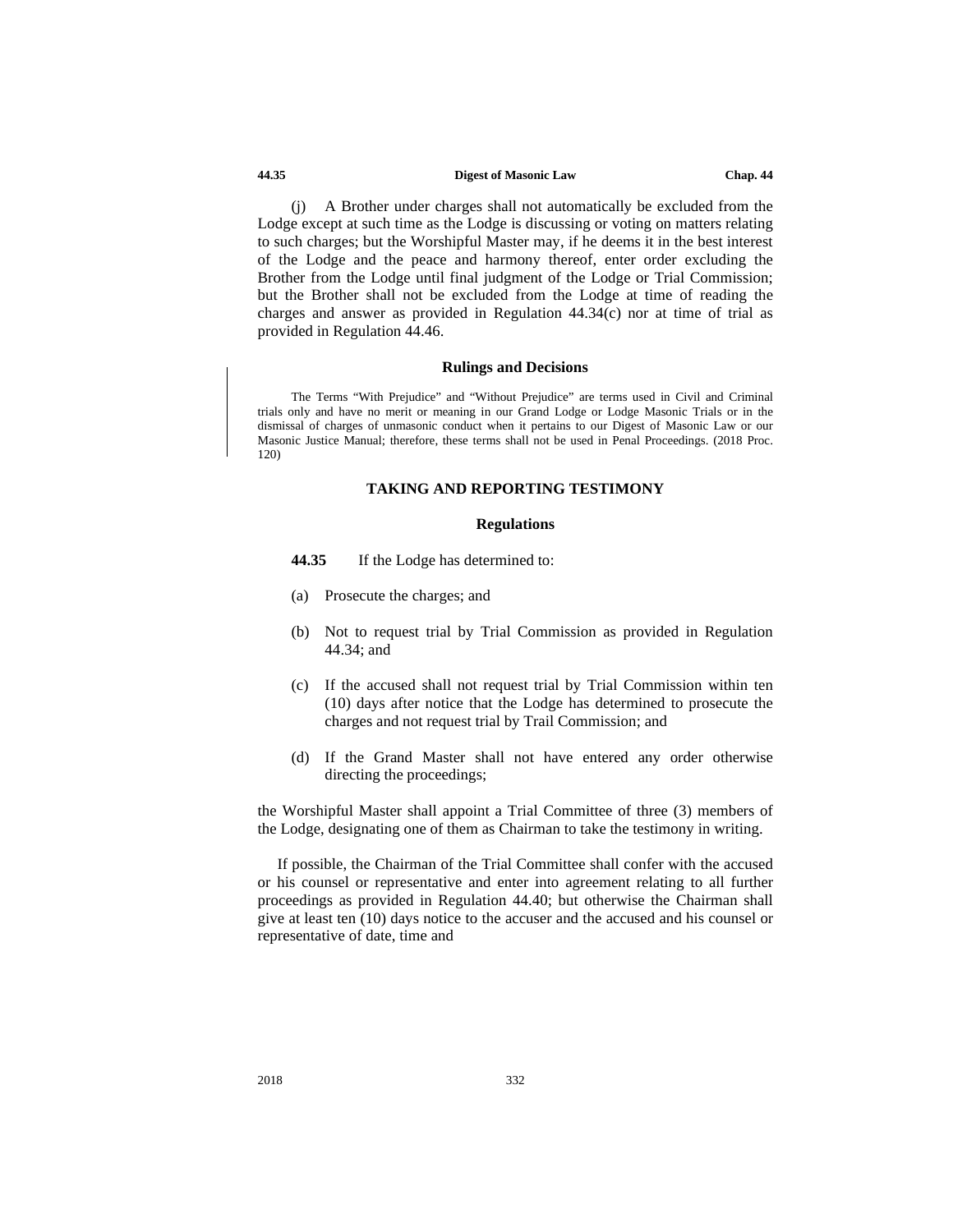place of taking testimony. The Chairman shall preside at all meetings of the Committee and at taking of testimony and may adjourn such meetings or taking of testimony to reconvene at such times and places as may suit the convenience of the parties and may tend to promote the cause of truth and justice. When all the evidence has been taken on behalf of the accused and against him, the Committee shall cause the same to be sealed up, addressed to the Master of the Lodge, and deposited with the Secretary.

**44.36** In the trial of a member all the testimony must be submitted in writing and signed by the witness or witnesses, respectively, except such matters as, in their nature, are improper to be written.

**44.37** In the taking of testimony, no oath shall be administered. Masons testify upon their honor as such; others affirm upon their honor as gentlemen, etc., as prudence and propriety suggest.

**44.38** Testimony in a Masonic trial can be taken by deposition, the witness being at a distance; *provided,* notice is given to the accused of the time and place and the name of the witness, or witnesses, and an opportunity is given the accused to cross-examine the witnesses.

**44.39** The accused and the Lodge may be represented at the taking of testimony before a Trial Committee by Brothers as counsel.

# **AGREEMENTS AND STIPULATIONS**

### **Regulations**

**44.40** The accused and the Chairman of the Trial Committee may enter into agreements and stipulations relating to time, place and manner of taking testimony, setting time for other and further proceedings and relating generally to all other matters relevant to disposition of the proceedings; *provided*, that no agreement shall be made as to date of trial without approval by the Worshipful Master. Such agreements should be made whenever practicable to expedite the proceedings, avoid misunderstandings, avoid unnecessary delays and in all other ways bring the proceedings to speedy conclusion.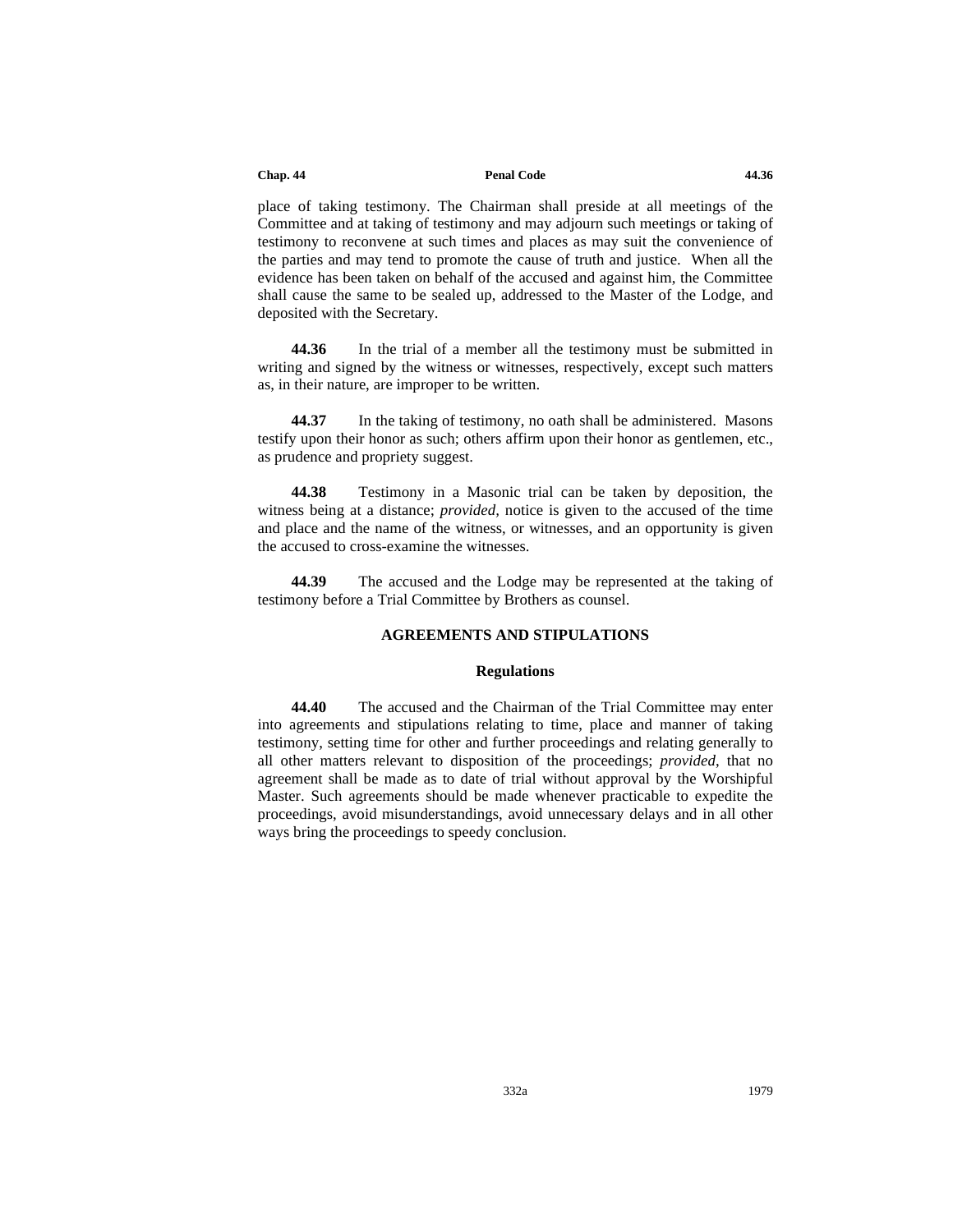# **EVIDENCE ADMISSIBLE**

### **Regulations**

**44.41** All relevant testimony should be taken and considered on every matter of Masonic investigation.

**44.42** Rumor and hearsay testimony is not evidence in a Masonic trial, but all information obtained in a regular Masonic manner is admissible.

# **TRIAL**

### **Regulations**

**44.43** After the Trial Committee has filed the testimony as provided in Regulation 44.35, the Worshipful Master shall appoint a Stated Communication for the trial and announce the same in open Lodge; and if the accused not be present at time of such announcement, the Secretary shall note his absence in the minutes and shall give him notice thereof in the same manner prescribed in Regulation 44.28 for service of charges upon the accused.

**44.44** The lodge, of right, is the judge of the weight and credibility of testimony.

**44.45** The filing of charges against a suspended Brother shall operate to restore to him the right to be present in the Lodge during the proceedings relating to the charges against him as provided in Regulation 44.46.

**44.46** The Lodge is the jury. After the testimony has been read to the Lodge, argument for the Lodge and the accused shall be permitted; but when arguments have been heard, the accused and accuser, together with their counsel, shall retire, and the Lodge, as jury shall then discuss and deliberate upon the law and facts to a reasonable extent. The first question to be voted upon by the members present shall be: "Is the accused guilty or not guilty of the offense charged?" If the accused or his counsel, or any member of the Lodge, prior to the ballot, request it, a vote upon each charge shall be taken separately.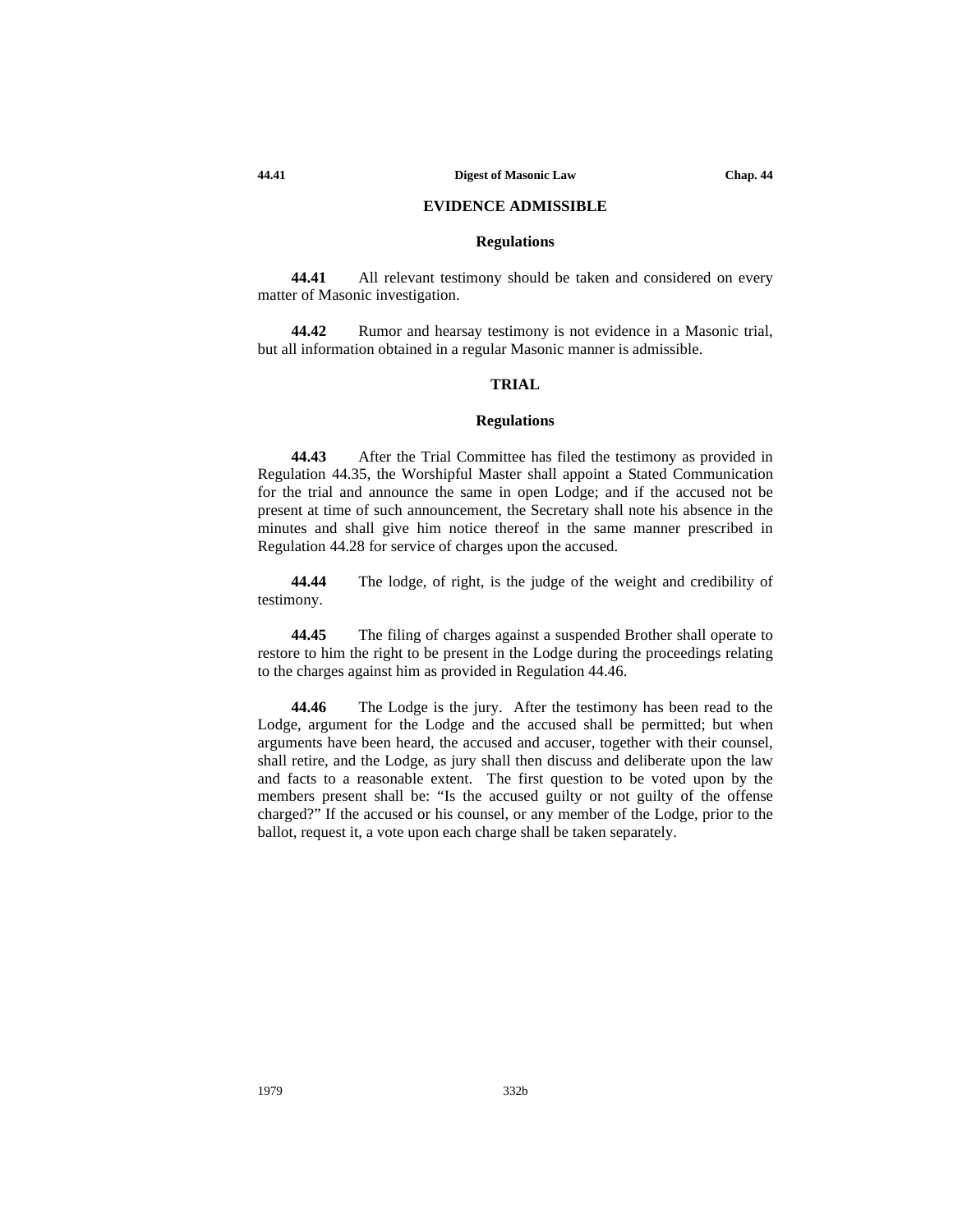**44.47** All charges for unmasonic conduct shall be tried upon their merits; and no quibbles, technicalities or special pleadings shall be allowed to prejudice, retard or defeat the ends of Fraternal Justice. In Masonic Trials, the main points of law shall be: First, a charge plainly stated; second, a reasonable notice to the accused; and third, a speedy and impartial trial.

**44.48** After the testimony is read to the Lodge, such discussion should be allowed and encouraged as will enable the Brethren fully to understand its import so that they may render an intelligent verdict when the vote is taken.

**44.49** When the testimony is under discussion during the course of a Masonic trial, and a Brother present has been involved in the matters under investigation, though not under charges, he should be requested by the Worshipful Master to withdraw until the vote is taken if his presence tends to check a full discussion of the case.

**44.50** Every member of the Lodge who is present must vote on all questions arising in trials unless excused by the Lodge for good cause stated.

**44.51** The vote on all questions arising during the trial shall be by written secret ballot, and a majority vote controls.

**44.52** A Lodge is not, in general, required to postpone a trial when the accused is also charged with violation of state or municipal law, until the courts have acted; but if the Lodge trial would tend to defeat the ends of legal justice, by aiding an escape or by creating bias or prejudice in the minds of his peers for or against him, the Masonic proceedings should await action of the courts.

# **FORM OF CHARGES FOR CIVIL CONVICTION AND PROCEEDINGS THEREON**

# **Regulations**

**44.53** If the Grand Master shall order charges to be filed under Regulation 44.21, the charges shall be substantially in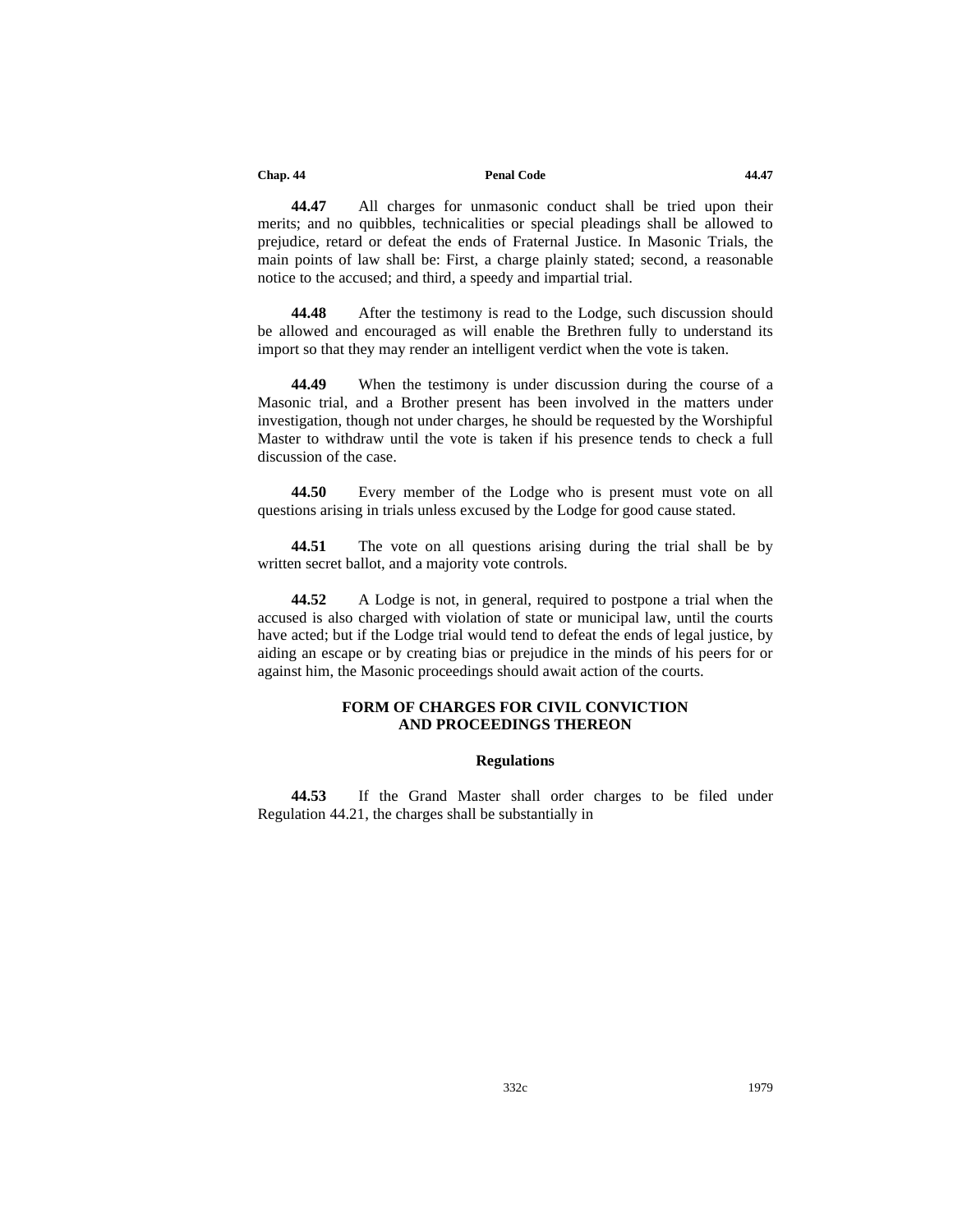### **44.53 Digest of Masonic Law Chap.44**

the form prescribed by Regulation 44.25; but it shall be only necessary in describing the offense to set forth the fact of the plea, adjudication or conviction giving nature of the offense committed, the date of plea, adjudication or conviction and the name and location of the court, and attach to the charges copies of the indictment or information, and the record of the plea, adjudication or judgment of the court.

 The accused shall admit or deny the charge or charges; and if the accused shall allege that he was not guilty of the charges made in court against him, he shall set forth fully the facts upon which he expects to rely to establish his statement that he is not guilty of the civil charge and the names of two (2) or more witnesses upon whose testimony he will rely to establish such facts.

 At the trial it shall only be necessary to put in evidence a copy of the court records relating to the plea, adjudication or conviction; and thereafter the burden shall be upon the accused to establish such facts as will demonstrate that notwithstanding the action of the civil court he is not guilty of the charges, which facts shall be established by uncontradicted testimony of not less than two (2) witnesses.

All other proceedings shall be as prescribed in this Penal Code.

 The accused shall have right of appeal from action of the Lodge in same manner and form as provided for other appeals from judgments of the Lodge or Trial Commission.

### **Rulings and Decisions**

Dispensation to hold trial at Called Communication is fatal legal error and trial proceedings are void and new trial will be granted or ordered. (1956 Proc. 206)

### **SENTENCE AND PENALTY**

# **Constitutional Provisions**

Expulsion and suspension from the "higher degrees" of Masonry do not necessarily work as such in Symbolic Masonry, but may be good cause for investigation by a Lodge. (Const., Art. X, Sec. 30)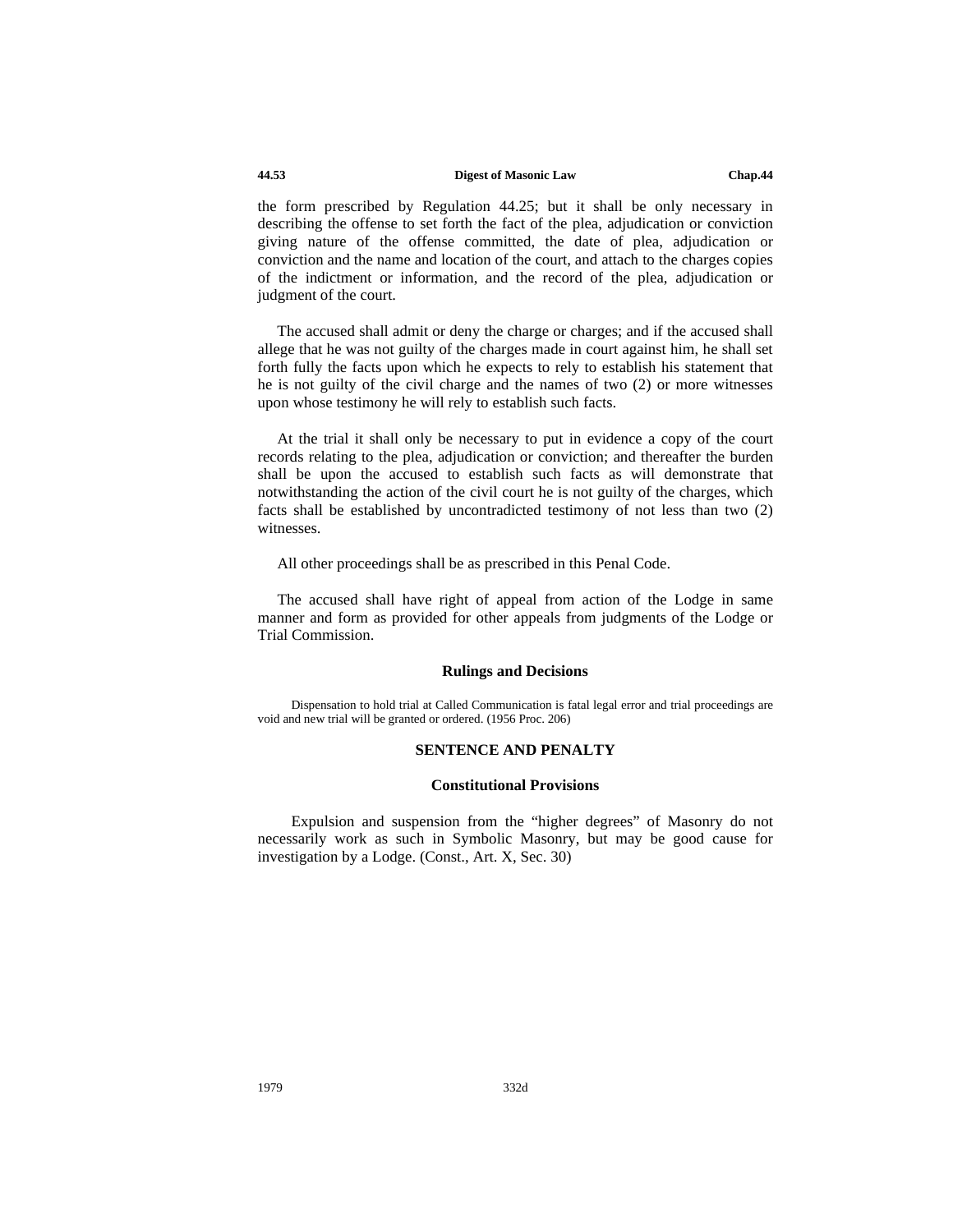# **Regulations**

**44.54** The vindication or sanction of fraternal justice, for the correction of errors and the protection of the just against contamination of evil, is a necessary ingredient in the scientific organization of the Fraternity of Freemasons, for which purposes three (3) general penalties, viz: reprimand, suspension, and expulsion, have been established, and which, respectively, apply to every grade and species of offense that can be committed against the Laws of Masonry.

**44.55** In all cases of conviction for Masonic offenses the vote of a majority of the members present is necessary to assess the penalty. Every member of the Lodge who is present must vote on all questions of penalty unless excused by the Lodge for good cause stated.

**44.56** It is impossible to prescribe any definite role for the application of these penalties to the various offenses for which a Mason may be convicted; much, therefore, must be left to the exercise of sound discretion, guided by the third and fourth cardinal virtues (Prudence and Justice) in each particular case; but the following general outlines should be observed:

# **Reprimand**

 Reprimand is the mildest of the three (3) general penalties and may be properly applied in case of contempt, improper deportment, and all offenses of minor magnitude. It should be administered by the presiding Officer, or a Brother appointed by him for that purpose. It should be more or less severe in import according to the circumstances of the case.

# **Suspension**

 Suspension is the intermediate penalty between reprimand and expulsion. It takes away or suspends as its name imports, all the fraternal rights, privileges and benefits of its subject during its continuance, but may leave behind the veil of charity a hope of reformation and consequent restoration. Its duration is for a definite or indefinite period, as may be determined.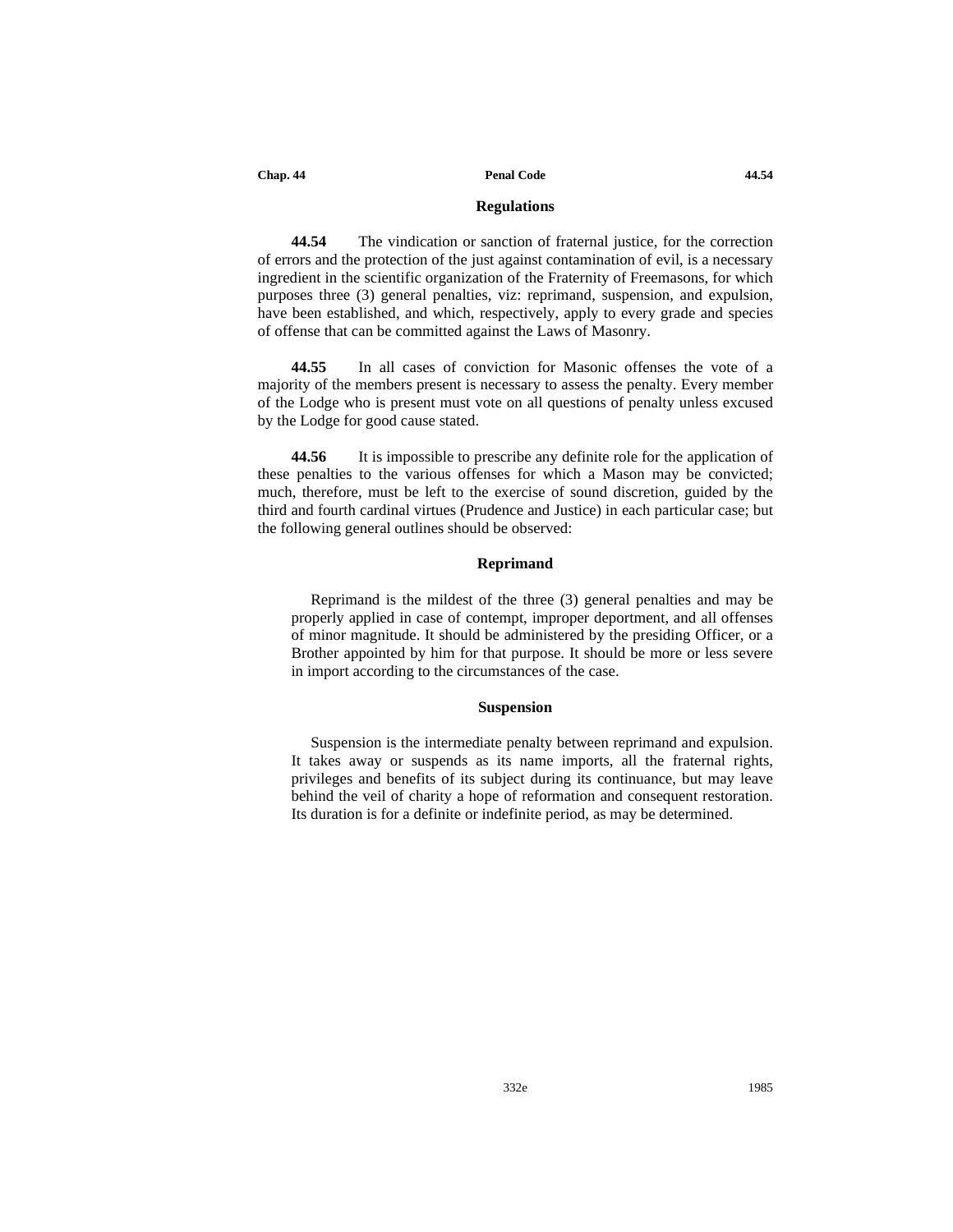### **44.57 Digest of Masonic Law Chap. 44**

A DEFINITE SUSPENSION EXPIRES BY ITS OWN LIMITATION, EXCEPT AS PROVIDED IN REGULATION 44.21, AFTER WHICH ALL FORMER RIGHTS AND PRIVILEGES ARE RESUMED WITHOUT SPECIFIC ACTION.

An indefinite suspension continues in force until removed by the power inflicting it or until set at naught by the appellate tribunal.

Suspension may properly be applied for non-payment of dues, (Article X, Section 20). It may properly be inflicted for a provoking repetition of an offense for which reprimand is inadequate and expulsion unjustly severe. Vicious practices, such as habitual intemperance, profanity, Sabbathbreaking, gambling, with the exception of fundraiser drawings and raffles, fraud, evil speaking, and the various species of mischief-making are proper subjects for the penalty of suspension. (2013)

# **Expulsion**

Expulsion is the severest penalty for the punishment of offenses known to the plan of Freemasonry and it drives its subject from the circle of the Mystic Brotherhood. It is, therefore, properly applied only to the gravest offenses known to Masonic Law. It may properly be inflicted upon a provoking repetition of an offense for which a Brother has been suspended, or for the violation of the Mystic Covenant of Secrecy, or for the violation of any injunction of the moral law which exhibits an intolerable degree of moral depravity.

**44.57** When it has been determined that a Brother has been convicted of, enters a plea of guilty to, or enters a plea admitting the commission of a criminal offense involving moral turpitude, the penalty to be imposed shall not be less than suspension for the period of the sentence of imprisonment or the period of probation imposed by the civil court, whichever is the longer period.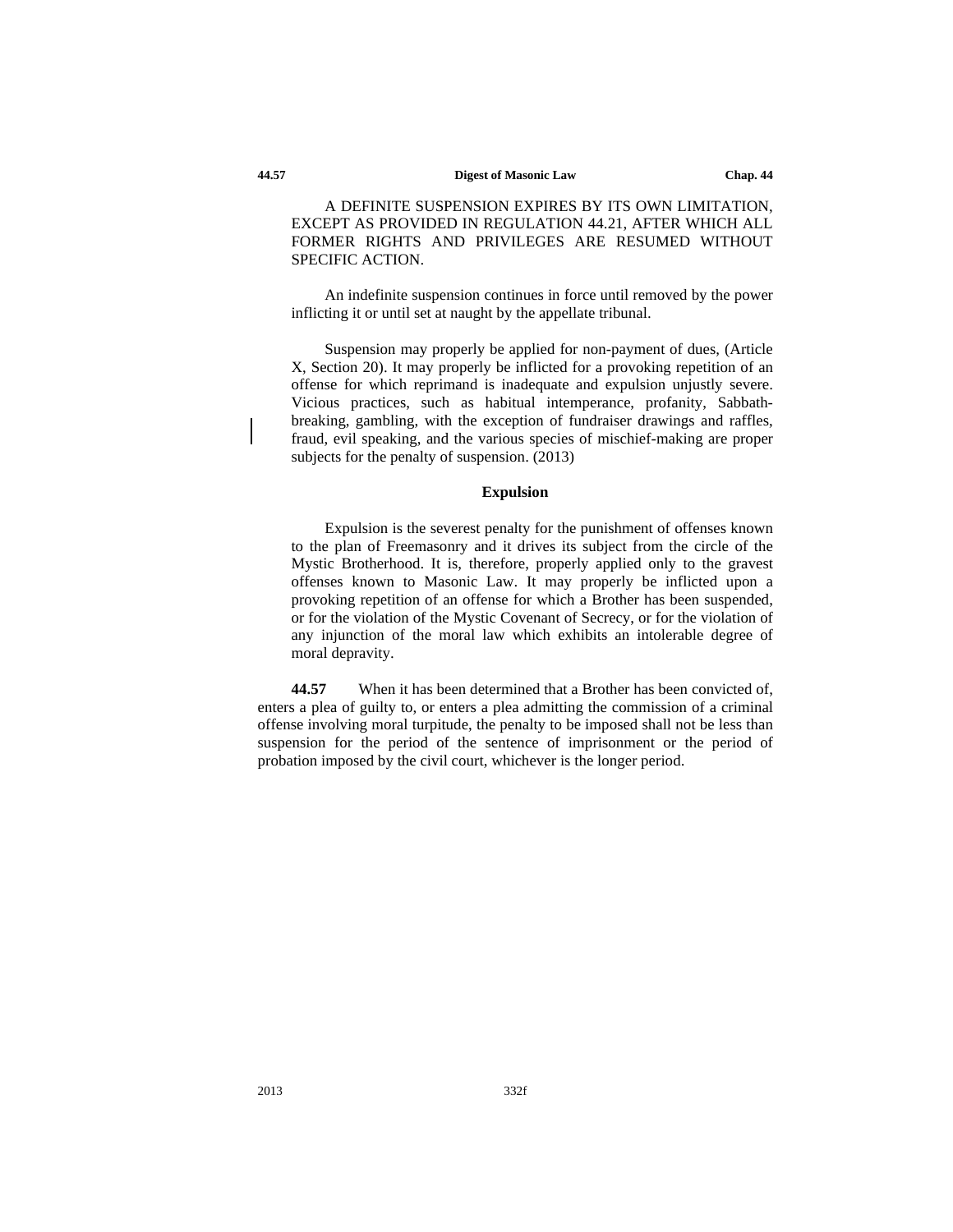**44.58** In proceeding with vote to determine the penalty to be imposed, all votes shall be by secret written ballot.

The first vote shall be upon which of three (3) penalties shall be imposed-reprimand, suspension or expulsion.

If none of the three (3) penalties shall receive a majority, the penalty receiving the smallest number of votes shall be dropped.

If there is a tie vote between the two (2) lowest number of votes, then voting shall continue on the three (3) penalties until the tie vote is broken.

After the tie vote, if any, is broken and no penalty receives a majority vote, the next vote shall be upon the two (2) penalties receiving the largest number of votes.

If the majority vote is for the penalty of reprimand or expulsion that shall be the penalty but if the majority vote be for suspension the next vote shall be to determine if the suspension be for an "definite" or "indefinite" period of time.

 If the majority vote is for indefinite suspension, that shall be the penalty; but if the majority vote shall be for a definite period of time, vote shall be taken with ballots marked as to time of suspension, and voting shall continue until a definite time of suspension is determined, and that shall be the penalty.

If it shall appear after several votes that no majority vote for any specific period of suspension will be cast, the Worshipful Master, in his discretion, but with due regard for the trend of the voting, may limit the ballots to specific periods of time and specify what periods of time may be voted for. For example, if a majority of the votes are for a period of less than one (1) year the Master may order that no ballot be cast or counted for a period of more than one (1) year or if the majority of the votes are for a period of more than one (1) year the Master may order that no ballot be cast or counted for a period of less than one (1) year.

The Master may, with due regard for the trend of the voting, continue to limit the range of the voting until a definite period of suspension shall receive majority vote and that period of suspension shall be the penalty.

332g 1979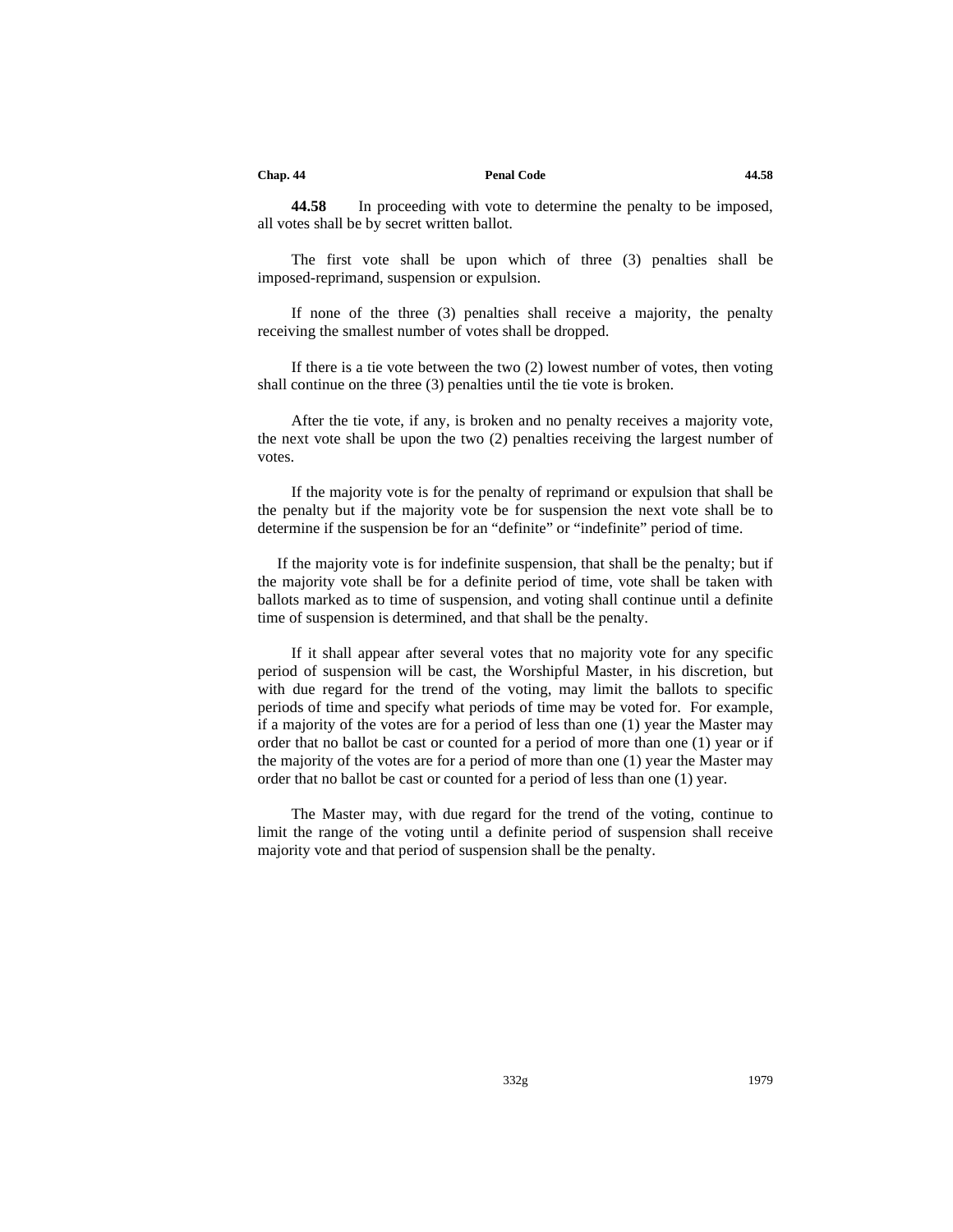# **44.59 Digest of Masonic Law Chap. 44**

**44.59** A Brother who absents himself from the Lodge for the Purpose of avoiding reprimand to which he was regularly sentenced should be summonsed under the Seal of the Lodge by direction of the Master to attend at a given Communication, and the Summons should state the purpose for which his attendance is required; and if he fails to answer to the summons he is subject to discipline.

**44.60** Suspension or expulsion from other Masonic bodies does not affect a Mason's standing in his Particular Lodge, but may properly be the subject of investigation. (Const., Article X, Section 30)

**44.61** Being under the penalty of suspension is no bar to trial and expulsion for other unmasonic conduct.

If a penalty for suspension is imposed the suspended Brother shall, upon written request of the Secretary, deliver to the Secretary his current dues card which shall be returned to the suspended Brother upon termination of period of suspension or upon his reinstatement. Failure of the Brother to deliver his dues card upon request shall subject him to further discipline. If the penalty is expulsion the Secretary shall request return of current dues card; and if the same is not delivered to the Secretary upon such request the Secretary shall publish the fact of such expulsion in the Lodge Bulletin and send copies to all Lodges in the Masonic District, or if there is no Lodge Bulletin the Secretary shall give written notice to such expulsion to all Lodges in the District.

# **DUTIES OF SECRETARY TO RECORD ALL PROCEEDINGS**

## **Regulations**

**44.62** The Secretary shall make full and complete records in the minutes of all proceedings of the Lodge in respect to filing of charges, service upon the accused, answer of the accused, request for Trial Commission if any, vote of the Lodge on determination to prosecute or dismiss the charges, orders of the Worshipful Master, appointment of Trial Committee, report of Trial Committee and the proceedings and votes of the Lodge thereon and the judgment of the Lodge as to guilt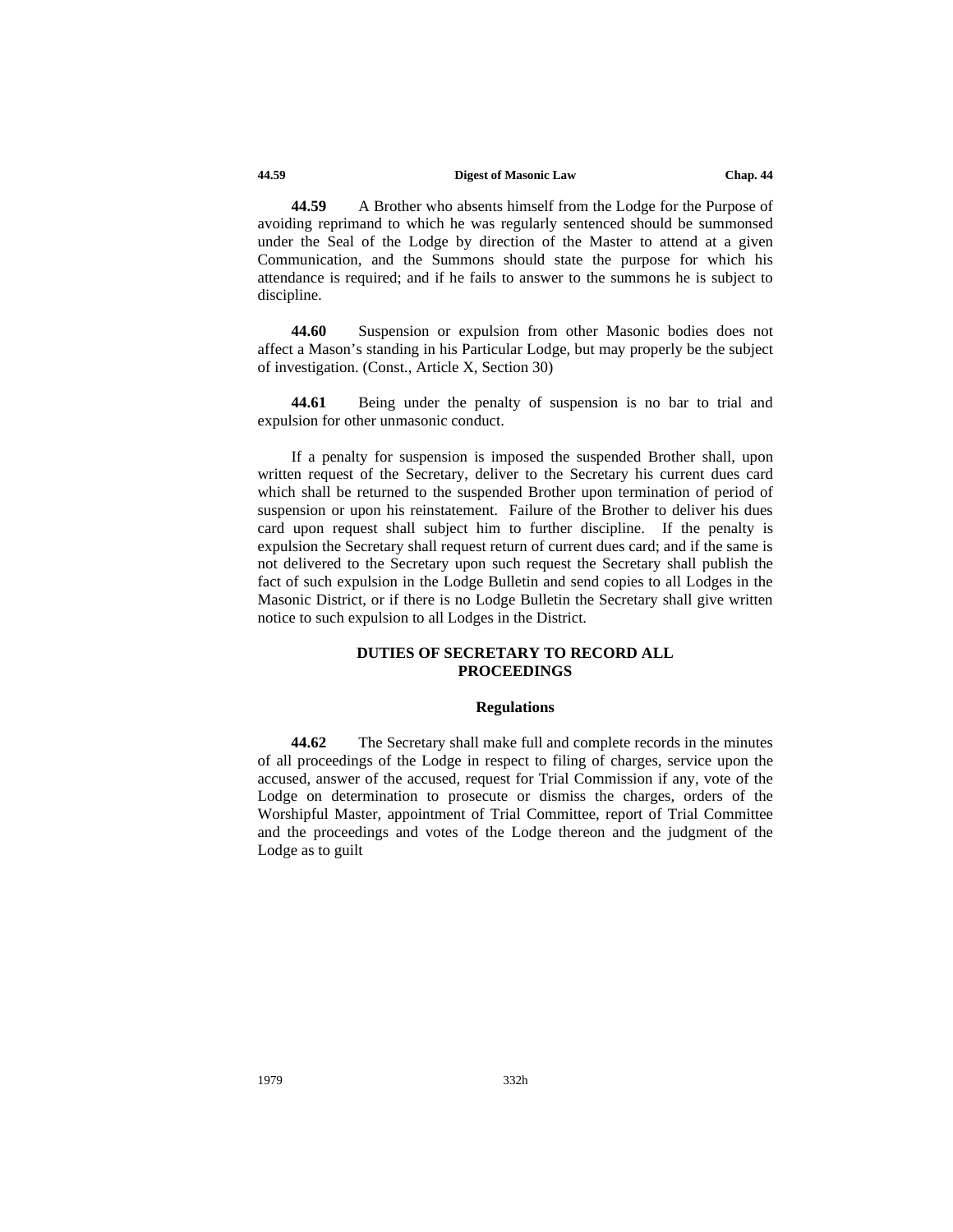or acquittal and penalty imposed, if any, and shall send copies of the final judgment of the Lodge to the accused, the District Deputy Grand Master, the Grand Secretary, and to the Grand Master, making note of such service in the minutes of the Lodge. (1979)

# **REQUEST FOR AND TRIAL BY TRIAL COMMISSION**

# **Regulations**

**44.63** (a) If the accused shall desire trial by Trial Commission he shall, on or before expiration of ten (10) days after notice of Lodge determination to prosecute the charges as provided in Regulation 44.34(f), file with the Secretary of the Lodge original and five (5) copies of such request, taking receipt from the Secretary therefore. (In counting days the day of receipt of notice shall not be counted but date for filing shall be counted.)

The request shall be addressed to the Grand Master, state the grounds for such request and be signed by the accused, show the address of the accused, and contain the statement that the facts stated in the request are made upon the Masonic honor of the accused.

The Secretary shall file the original in the papers of the Lodge and send by registered or certified mail with return receipt requested copies to the Grand Master, Grand Secretary, District Deputy Grand Master and the accuser or to one of the accusers.

The filing of the request with the Secretary shall stay an proceedings pending decision of the Grand Master.

(b) If the Lodge determines by majority vote by secret written ballot to request trial by Trial Commission as provided in Regulation 44.34, the Worshipful Master and Secretary shall prepare the request and five (5) copies which request shall be addressed to the Grand Master and signed by the Worshipful Master and Secretary under Seal of the Lodge.

The Secretary shall mail by registered or certified mail a copy to the Grand Master, to the Grand Secretary, to the District Deputy Grand Master, to the accused, and to the accuser or one of the accusers.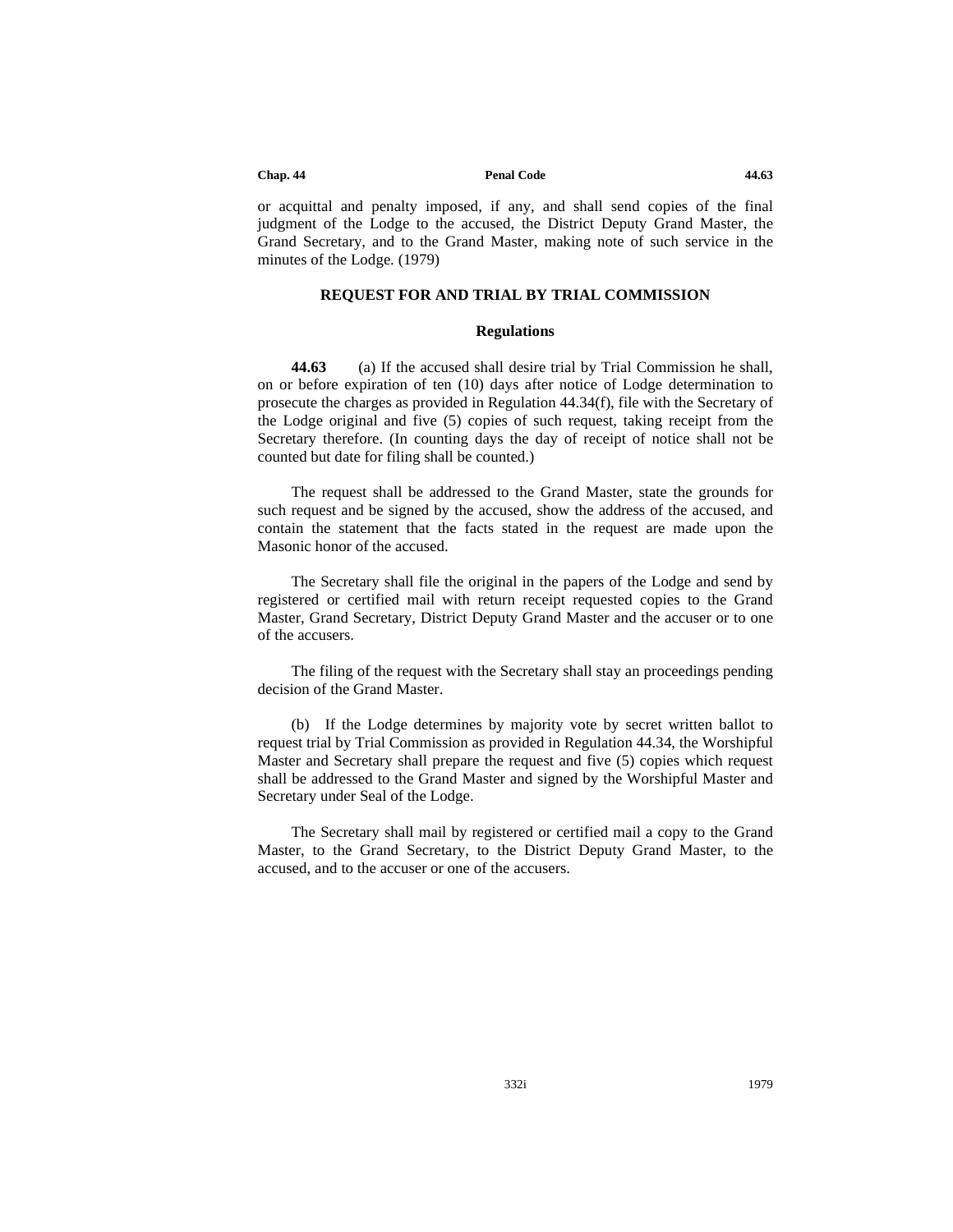### **44.63 Digest of Masonic Law Chap. 44**

The vote of the Lodge to request trial by Trial Commission shall stay all proceedings pending decision of the Grand Master.

(c) The Grand Master shall enter his order granting or denying the request of the accused or the Lodge and in such order give such direction as he shall deem appropriate as to other or further proceedings.

(d) If the Grand Master grants the request for trial by Trial Commission he shall, in his order granting the request, appoint five (5) Florida Master Masons as a Trial Commission to conduct further proceedings, designating one of them as Chairman, and giving address and telephone number of all of the members of the Commission and including in his order directions in respect to further proceedings as he shall deem appropriate. One (1) copy of the order shall be delivered to the Lodge, a copy to the Grand Secretary, a copy to the District Deputy Grand Master, a copy to the accused, and a copy to the accuser or one of the accusers, and to the members of the Trial Commission.

Upon entry and filing of such order the Secretary of the Lodge shall deliver all papers relating to the matter to the Chairman of the Trial Commission, who shall enter such orders as to further proceedings as he shall deem appropriate, including but not limited to time of meeting of the Trial Commission, taking testimony and deposition, if any, and trial.

The Chairman of the Trial Commission shall have the same powers in respect to entering into agreement and stipulation as provided in Regulation 44.40.

(e) If the Grand Master shall deny the request for trial by Trial Commission he shall enter Order denying the request and shall include in the order such special directions as to further proceedings as he shall deem appropriate, or if there be no such special directions he shall order the Lodge to proceed with trial as if no request for trial by Trial Commission had been made.

A copy of such Order shall be delivered to the Grand Secretary, the Lodge, the District Deputy Grand Master, the accused and to the accuser. (1979)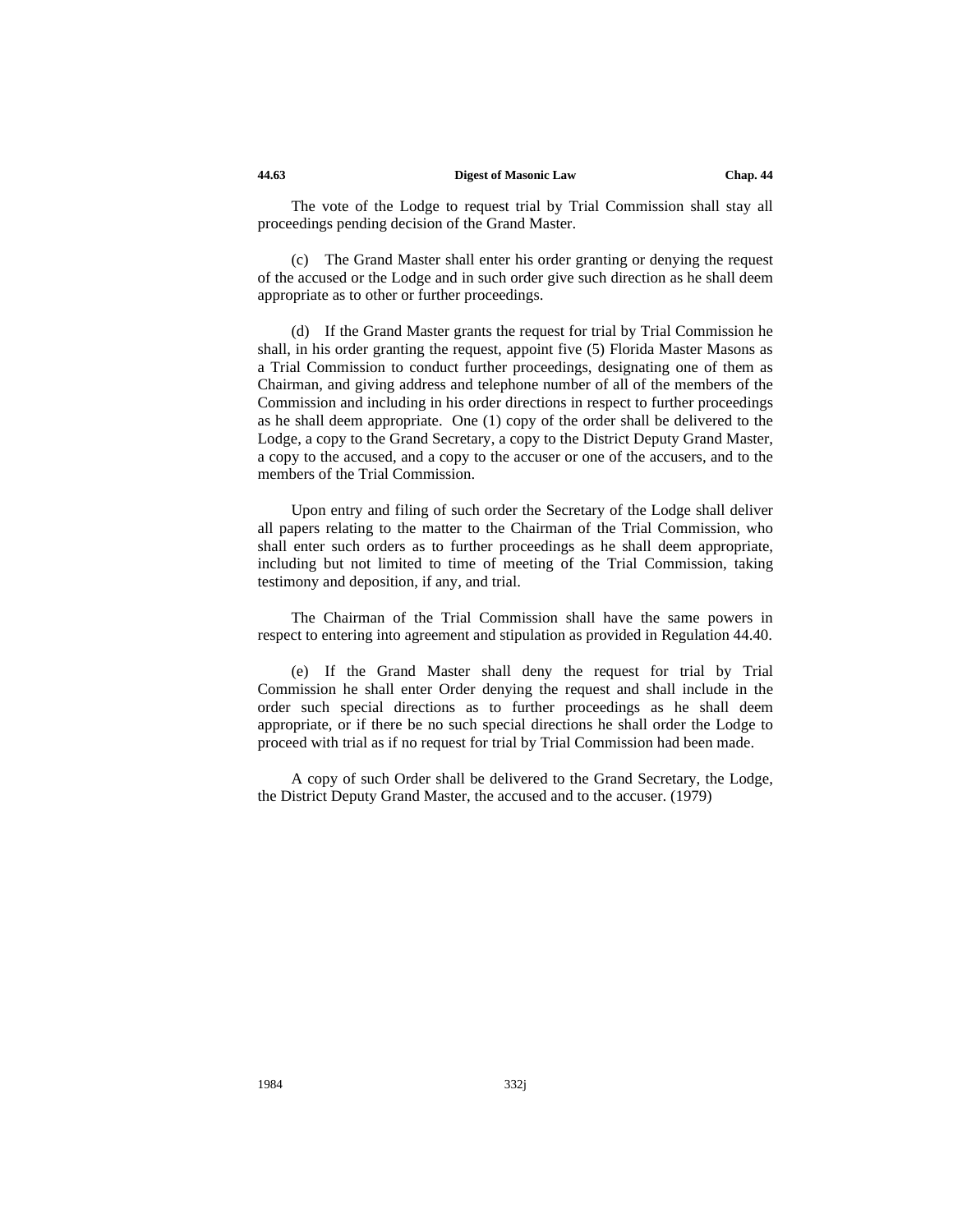**44.64** In all instances of trial by Trial Commission the proceedings shall be conducted under the same procedure prescribed by Regulations for conduct of trial by a Lodge except the testimony shall be taken by the Commission and not by a Committee. The Chairman of the Commission shall exercise all powers and perform all the duties of the Worshipful Master, the Secretary and the Chairman of Trial Committee in Lodge trials; and the Trial Commission shall have all powers and duties of the Lodge as in trial by the Lodge.

Upon conclusion of the trial the Commission shall make written report of its findings and judgment thereon, and the Chairman shall promptly deliver the same with transcript of testimony and all other records and documents to the Secretary of the Lodge, taking receipt therefor.

The Chairman of the Trial Commission shall furnish copies of the findings and judgment to the Grand Master, the Grand Secretary, the District Deputy Grand Master and to the accused, and deliver copy of receipt of the Lodge Secretary for all records to the Grand Secretary and to the Grand Master.

The accused and the Lodge shall be bound by the findings and judgment of the Commission subject only to right of appeal to Grand Lodge.

The Chairman of the Trial Commission shall submit statement of all expenses of the Commission and the members thereof to the accused, the Lodge, the Grand Secretary and to the Grand Master; and the Grand Master shall enter order as to payment thereof.

# **APPEALS TO GRAND LODGE**

# **Regulations**

**44.65** (a) The accused shall have right of appeal to the Grand Lodge from judgment of the Lodge or Trial Commission; and the Lodge, by majority vote in favor thereof by secret written ballot, shall have right of appeal to Grand Lodge from judgment of the Trial Commission.

(b) The accused has right to appeal the judgment as to sufficiency of the charges, finding of guilt, or excessiveness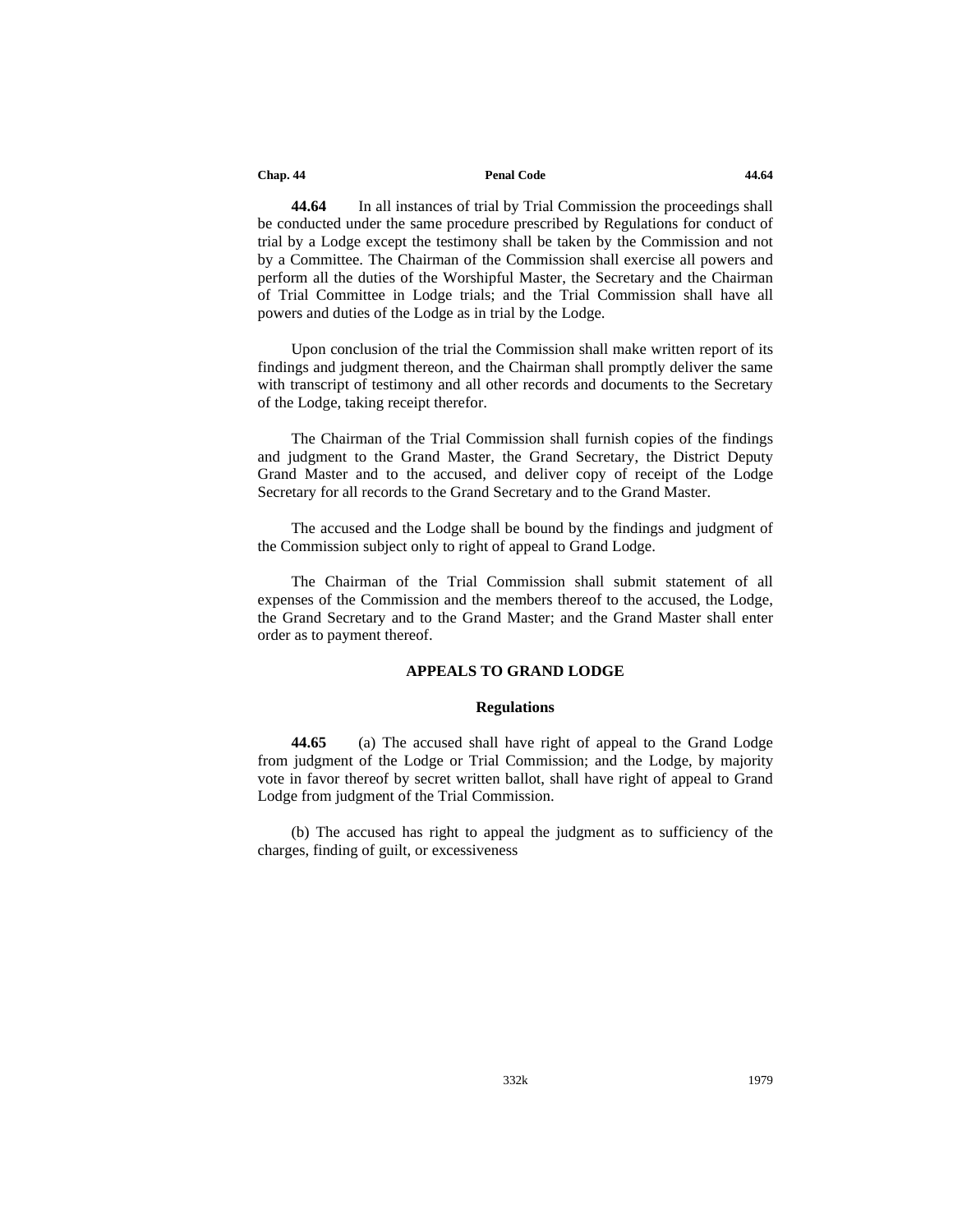### **44.65 Digest of Masonic Law Chap. 44**

of penalty, either or all; and the Lodge has right to appeal the judgment finding the accused not guilty or on account of insufficiency of penalty, either or both.

(c) An appeal by the accused from judgment of the Lodge or Trial Commission and appeal by the Lodge from judgment of Trial Commission shall be taken within thirty (30) days after receipt of copy of such judgment. (In counting days the day of receipt of the copy of judgment shall not be counted but date of filing of the appeal shall be counted.)

(d) An appeal by the accused from judgment of the Lodge or Trial Commission shall be in writing addressed to the Worshipful Master, Wardens and members of the Lodge wherein the charges were filed and shall designate the judgment appealed from and specify in consecutively numbered paragraphs the errors complained of. The original and three (3) copies shall be signed by the accused with place provided on each for receipt of original by the Secretary of the Lodge.

The original and three (3) copies shall be delivered to the Secretary who shall sign receipt therefore on said original and on the three (3) copies.

The Secretary shall keep the original and deliver personally or by certified mail one (1) copy of the appeal with his receipt shown thereon to the accused, one (1) copy to the Grand Master, and a like copy to the Grand Secretary.

(e) The appeal of the Lodge from the judgment of the Trial Commission shall be addressed to the Grand Master, Deputy Grand Master, Grand Wardens and members of the Grand Lodge and shall specify the errors complained of in consecutively numbered paragraphs.

The original and four (4) copies shall be signed by the Worshipful Master and the Secretary under seal of the Lodge and shall provide place for receipt of copy by the accused or for certificate of Secretary that copy of appeal was delivered to the accused by certified or registered mail, with return receipt requested.

The original of the appeal shall be mailed by certified mail to the Grand Master, a copy likewise mailed to the Grand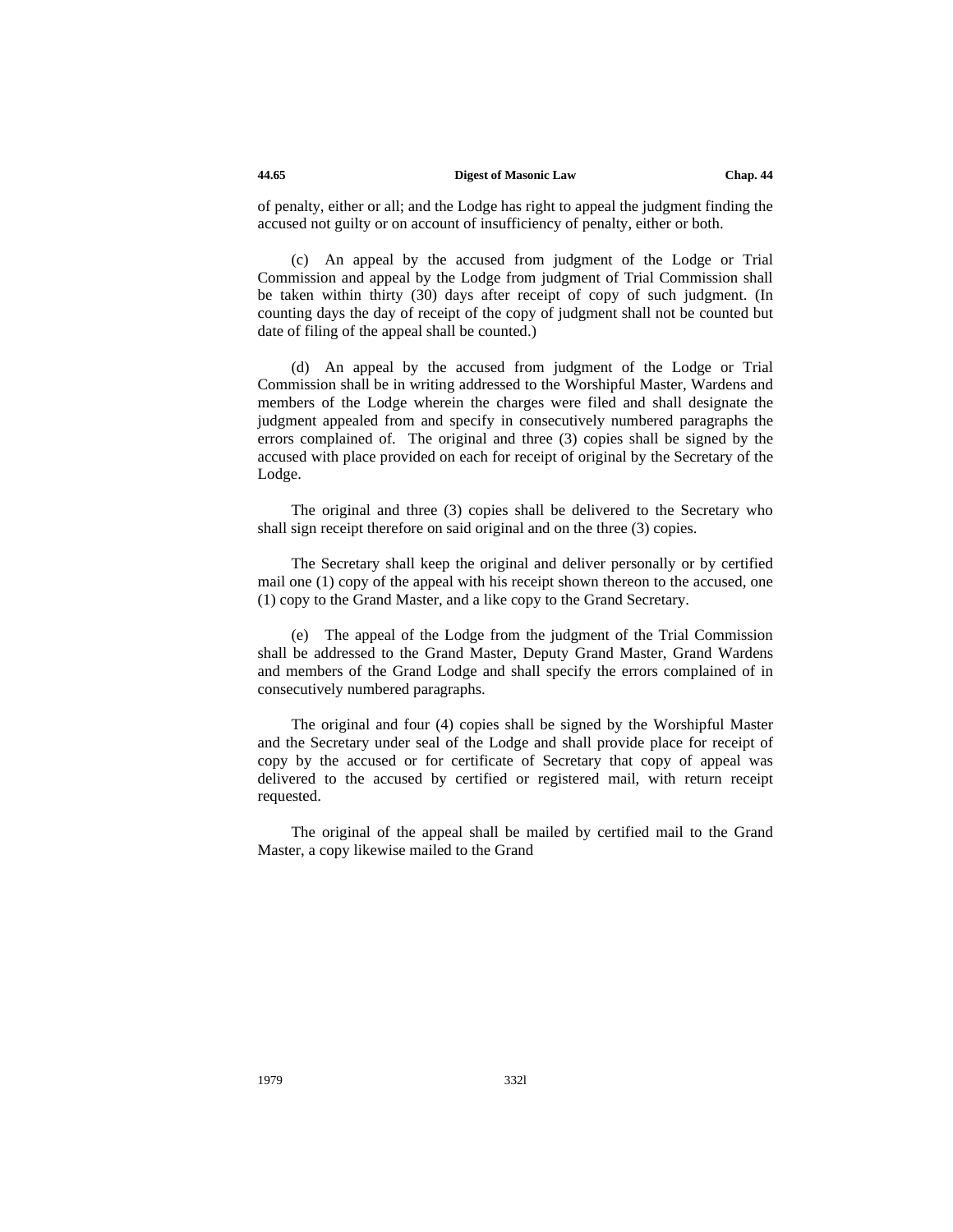Secretary, a copy mailed or delivered to the accused as aforesaid and one (1) copy retained by the Lodge Secretary.

(f) During period of appeal the accused shall not be entitled to any Masonic rights or privileges except to be present at all hearings on his appeal by the Grand Lodge.

**44.66** (a) When appeal is taken from judgment of the Lodge or Trial Commission, the Secretary of the Lodge shall, within fifteen (15) days after notice of appeal, prepare the record on appeal and deliver the same to the Grand Secretary. The record on appeal shall consist of all documents and papers relating to the case and all entries in the Lodge minutes relating thereto, including, but not limited to the following so far as they are applicable to the case:

- (1) The charges against the accused and all amendments thereto, if any.
- (2) Copy of notice served upon the accused.
- (3) Copy of request for appointment of Special Trial Commission, if any, and all documents relating thereto.
- (4) The answer of the accused, if any, and all amendments thereto, if any.
- (5) Copy of notice of taking testimony.
- (6) Transcript of testimony and report of committee, or Special Trial Commission thereon, including all papers and documents filed therewith, if any.
- (7) The notice of appeal filed by the accused or copy of notice of appeal filed by the Lodge, if the appeal be by the Lodge.
- (8) Any and an other documents and papers relating to the case and any and all articles or things offered in evidence.
- (9) A full and complete transcript of the minutes of the Lodge or excerpts thereof relating to the case.
- (b) The Secretary shall arrange and bind the record in convenient form for review by the Grand Lodge. If practicable,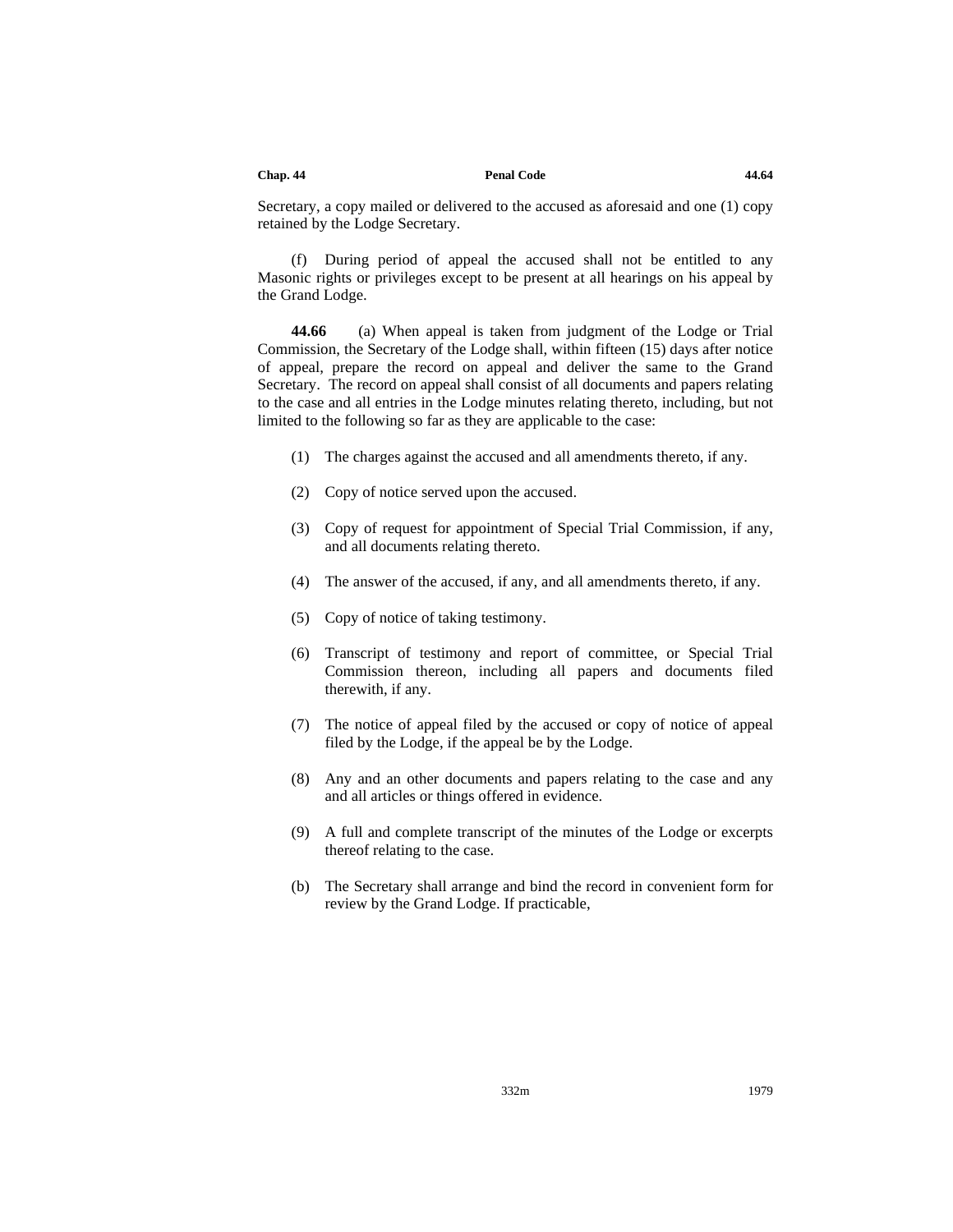# **44.67 Digest of Masonic Law Chap. 44**

he shall prepare an index thereto of the documents and papers therein. An appropriate certificate of the Secretary, under Seal of the Lodge, that the record contains all of the documents and papers and a true and correct copy of all minutes of the Lodge that relate to the case shall be attached to the Record on Appeal. The Record on Appeal, bound, indexed and certificated as aforesaid, shall be delivered to the Grand Secretary by hand delivery or by registered mail with return receipt requested.

Upon receipt of the record on appeal the Grand Secretary shall notify the Grand Master and Chairman of the Grand Lodge Committee on Appeals, and thereafter the matter shall proceed as directed by the Grand Master.

# **ACTION OF GRAND LODGE ON APPEALS**

# **Regulations**

**44.67** (a) In all cases of appeal by the accused to the Grand Lodge for the action of a Lodge or Special Trial Commission, the Jurisprudence Committee shall review such actions and make recommendations to the Grand Lodge for final action. The Grand Lodge may affirm the action of the Lodge or Trial Commission, adjust the penalty, which shall end the proceedings, or may reverse the action of the Lodge or Trial Commission and acquit the accused. If the penalty imposed upon the accused was indefinite suspension or expulsion, such reversal and acquittal shall not restore the accused to membership in his Lodge; but he shall, upon reversal and acquittal, have the status of an unaffiliated Mason, and the Grand Secretary shall, on order of the Grand Master or by direction of the Grand Lodge, issue to him a certificate to that effect, which shall constitute a proper basis for application for affiliation with any Lodge. (2010)

(b) On such appeal by the accused the Grand lodge may reverse the action of the Lodge or Trial Commission and order a new trial. Such order for new trial shall give full and specific directions in regard to conduct of such new trial, including directions as to whether the trial shall be by the Lodge or by the original or new Trial Commission, and shall also specify the errors to be corrected, the proceedings for correction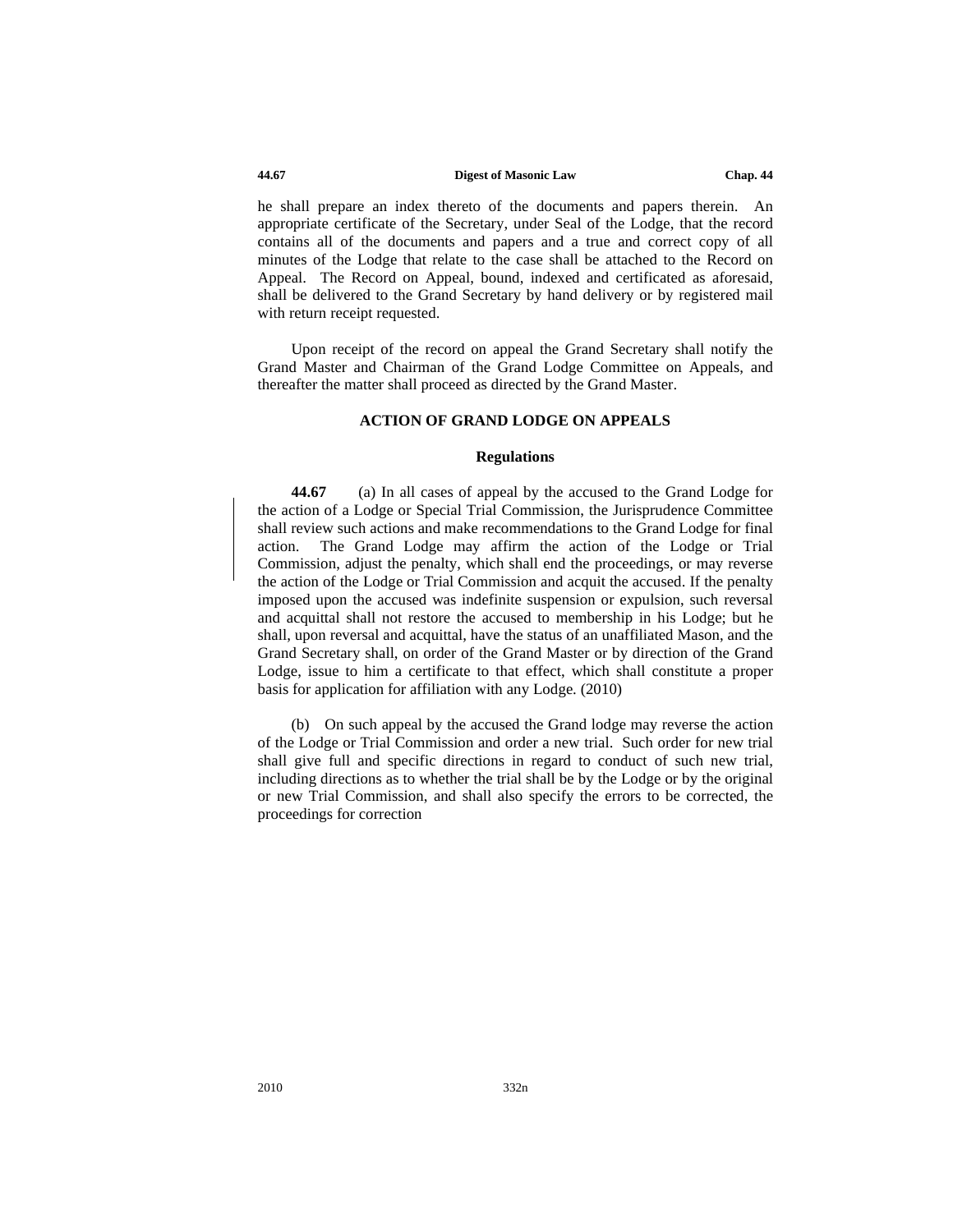thereof and the procedure to be followed after such corrections are made.

(c) The order of reversal for new trial by the Grand Lodge shall have the effect of restoring the accused to the same status he occupied prior to his conviction, without regard to the penalty imposed, it being hereby expressly declared that reversal for a new trial is not such reversal as contemplated in Article V, Section 3 of the Constitution of this Grand Lodge as will deprive the accused of membership in his Lodge.

(d) After the order of reversal, the matter shall proceed in accordance with such order with full right of appeal to the accused from the action of the Lodge or Trial Commission.

# **Rulings and Decisions**

The Terms "With Prejudice" and "Without Prejudice" are terms used in Civil and Criminal trials only and have no merit or meaning in our Grand Lodge or Lodge Masonic Trials or in the dismissal of charges of unmasonic conduct when it pertains to our Digest of Masonic Law or our Masonic Justice Manual; therefore, these terms shall not be used in Penal Proceedings. (2018 Proc. 120)

**44.68** On an appeal by the Lodge, the Grand Lodge may affirm the action of the Trial Commission and this shall end the proceedings, or the Grand Lodge may reverse the action of the Trial Commission and order a new trial in the same manner as provided in Regulation 44.67. Such new trial shall be by the original or a new Trial Commission as directed by the Grand Lodge or by the Grand Master.

**44.69** If there shall be an appeal by the accused on retrial by the Lodge or by Trial Commission or appeal by the Lodge on retrial by Trial Commission the Grand Lodge shall enter such judgment as it deems appropriate, and if such judgment be that the accused is guilty of the charges against him the Grand Lodge shall fix the penalty.

**44.70** If the Grand Lodge reverses a judgment of a Lodge and orders a new trial, failure or refusal of such Lodge to conduct such trial within a reasonable time thereafter, or to request the appointment of a Trial Commission shall subject such Lodge and the Officers thereof to Masonic discipline.

**44.71** When a case has been decided on appeal by the Grand Lodge, the Grand Secretary shall certify the result to the parties in interest, as early as practicable.

### **Rulings and Decisions**

When Grand Lodge assumes jurisdiction over a penal case then any appeal to reopen the case must come before Grand Lodge. (1951 Proc. 26)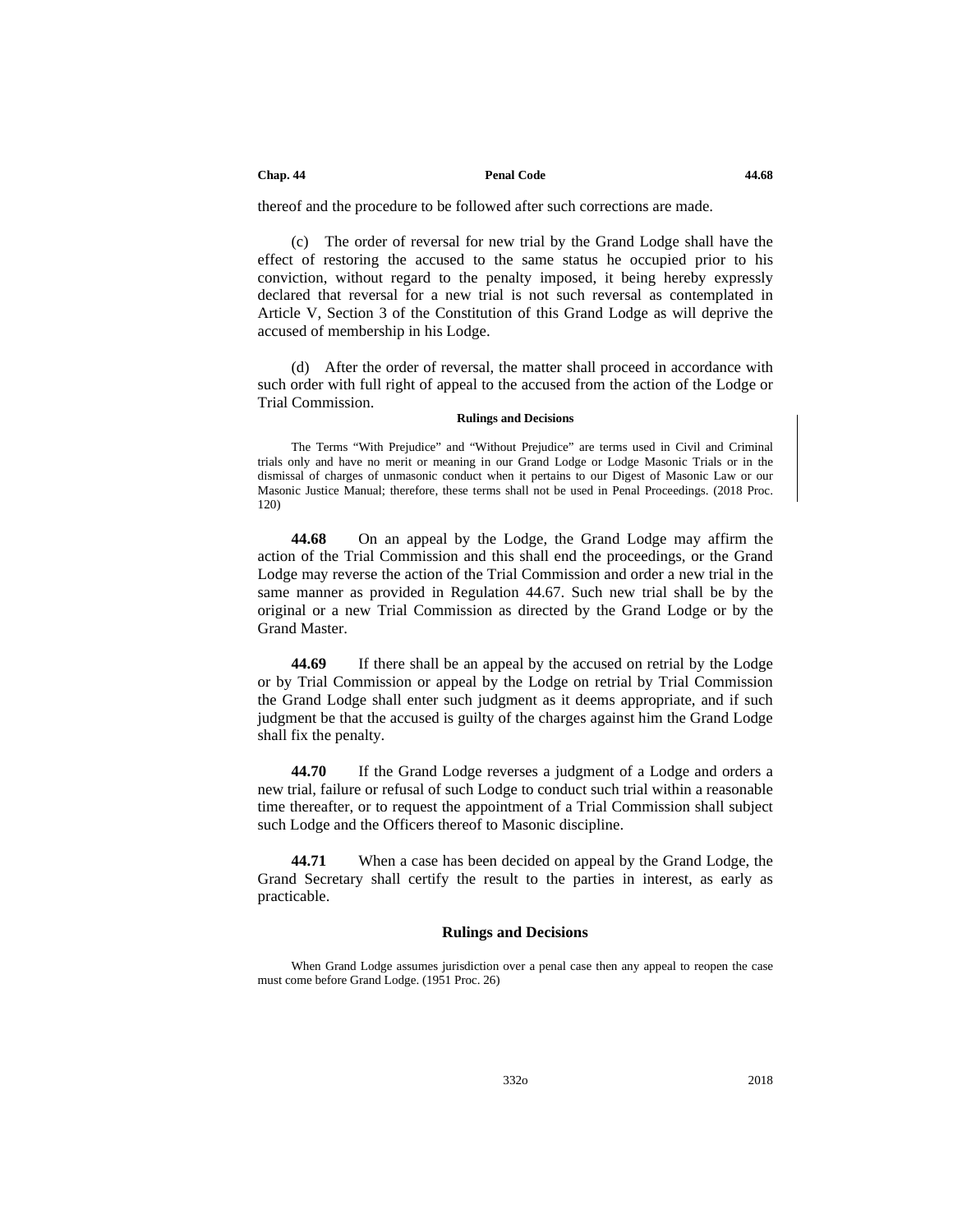# **REINSTATEMENT**

### **Constitutional Provisions**

In cases of an appeal from a suspension or expulsion, if the Grand Lodge acquits the accused, or reverses the decision of the Lodge or Special Trial Commission below, or when the Grand Lodge confirms the decision of the Particular Lodge or Special Trial Commission and subsequently restores the party to the rights and benefits of Masonry, the action of the Grand Lodge does not in either case restore the party to membership in the Lodge from which he is suspended or expelled without the unanimous consent of the Lodge, as in cases of a ballot for membership. In all cases of definite suspension, the member returns to his membership upon the expiration of the term of suspension. (2016) (Art. V, Sec. 3)

### **Regulations**

**44.72** A petition for reinstatement from an indefinite suspension may be filed with the Secretary and voted upon at a Stated Communication after being presented at a previous Stated Communication, but the membership must have due notice; *provided*, if such petition is rejected, the Petitioner may not petition the Lodge for reinstatement until after one (1) year from the date of such rejection.

**44.73** A member of a Lodge suspended for a definite time becomes a member in good standing again at the expiration of that time without action of the Lodge.

**44.74** When, after inflicting the penalty of suspension or expulsion for unmasonic conduct, the Lodge becomes dormant or defunct, the penalty can be removed only by the Grand Lodge, or Grand Master, upon the recommendation of some Regular Lodge.

**44.75** Grand Lodge has inherent power to reinstate an expelled or suspended member upon petition of such member without necessity of action by a Particular Lodge and may exercise such power after review of all circumstances relating thereto and report of appropriate committee thereon and may entertain and grant petition of a Particular Lodge for reinstatement of a member or former member of the Lodge expelled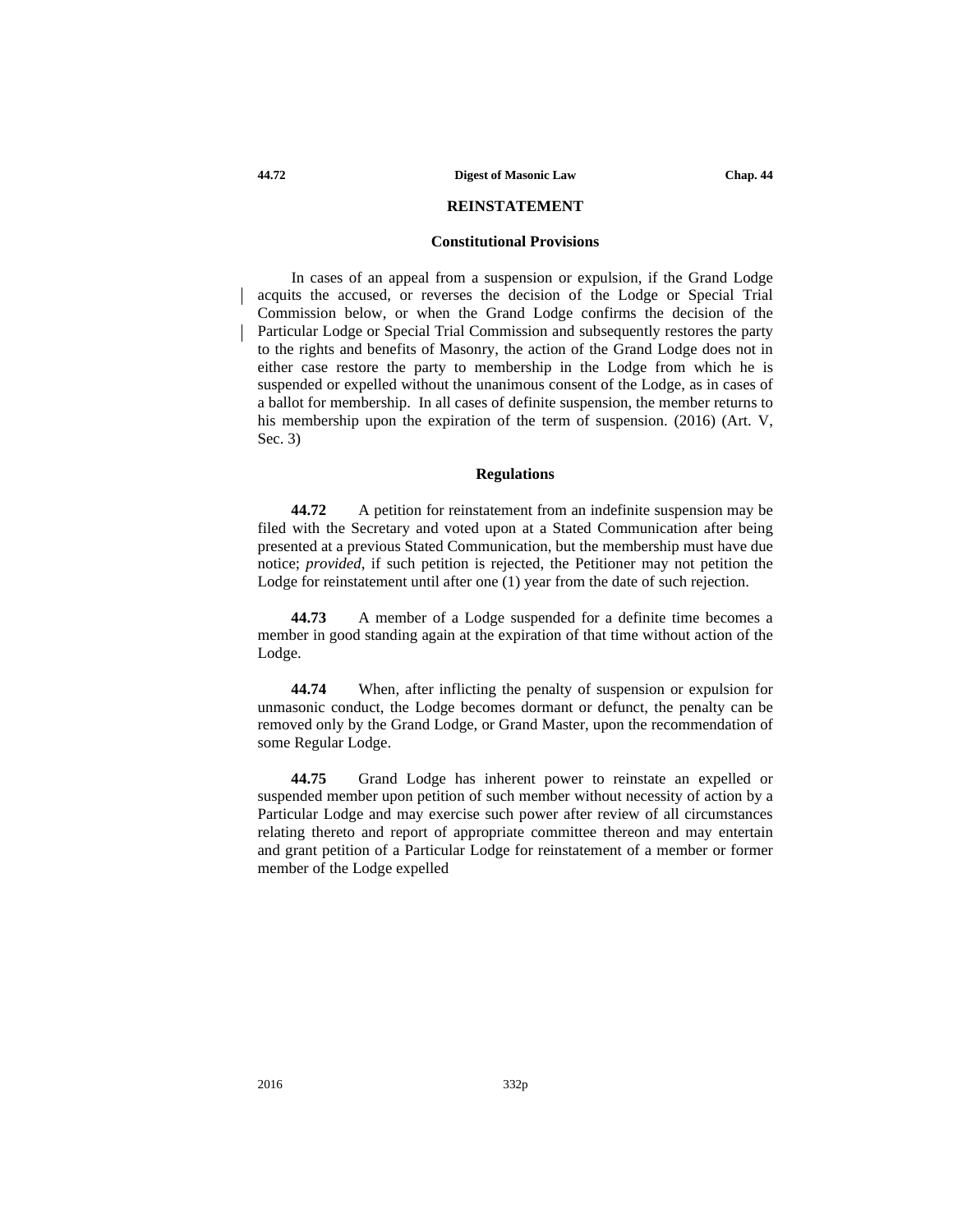by the Grand Lodge after investigation and report of appropriate committee thereon.

**44.76** When the Grand Lodge, either in the exercise of its original jurisdiction or on appeal, imposes or affirms a penalty of indefinite suspension or of expulsion, no action in respect to reinstatement shall be taken by a Particular Lodge without express written permission or consent of the Grand Lodge or its authority.

# **Grand Lodge Trials**

**44.77** Grand Lodge has exclusive original Penal Jurisdiction over elected Grand Lodge Officers for life, and over Masters and Wardens of the Particular Lodges and District Deputy Grand Masters and subordinate Grand Lodge Officers while in office and continuing jurisdiction after expiration of term of office as to offenses committed while in office. The Particular Lodges have Penal Jurisdiction over all other Masons as set forth in Regulation 44.12. (1986)

Trial of above named Officers, except the Grand Master who shall not be subject to trial while in office but shall be subject to trial after expiration of his term in office shall be by following procedures:

- (1) Charges may be filed by not less than seven (7) Master Masons in good standing in Florida Lodges, which charges shall be substantially in form prescribed in Regulation 44.25 and shall be filed with the Grand Master.
- (2) The Grand Master shall review the charges, and if they be in proper form and state an offense against Masonic Law he shall cause them to be served in the manner prescribed in Regulation 44.28.
- (3) The Grand Master shall forthwith enter order appointing a Trial Commission of five (5) Master Masons, two (2) of whom shall be past elected Grand Lodge Officers, one (1) of whom shall be designated as Chairman, which order shall be served upon the accused at the same time as service of charges.
- (4) Thereafter the Chairman shall enter such orders respecting filing of answer, taking of testimony, and